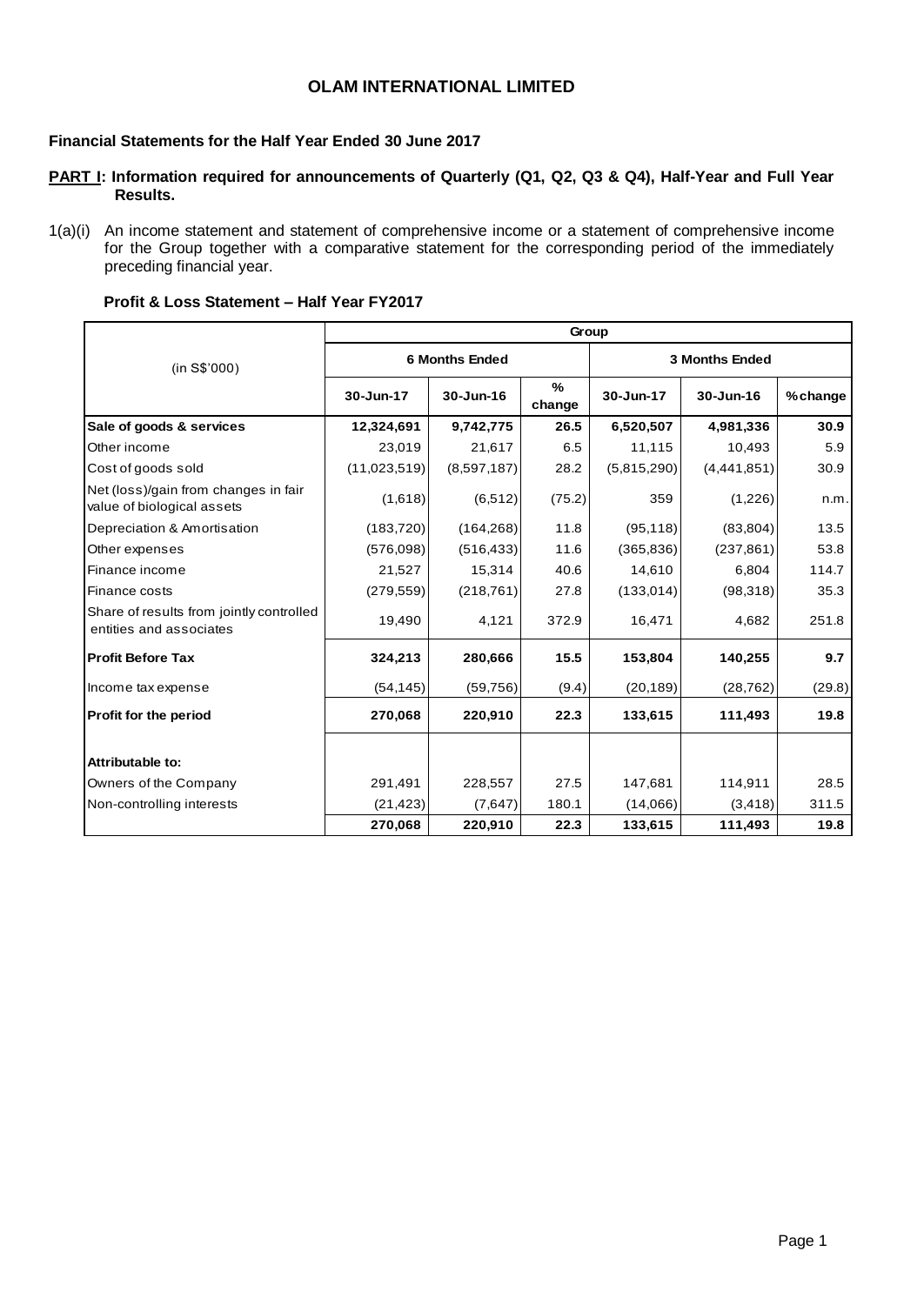1(a)(ii) A statement of comprehensive income for the ("Group") - Olam International Limited ("Company") and its subsidiaries together with a comparative statement for the corresponding period of the immediately preceding financial year.

### **Statement of Comprehensive Income – Half Year FY2017**

|                                                                                               | Group                 |            | Group                 |            |  |  |
|-----------------------------------------------------------------------------------------------|-----------------------|------------|-----------------------|------------|--|--|
| (in S\$'000)                                                                                  | <b>6 Months Ended</b> |            | <b>3 Months Ended</b> |            |  |  |
|                                                                                               | 30-Jun-17             | 30-Jun-16  | 30-Jun-17             | 30-Jun-16  |  |  |
| Profit for the period                                                                         | 270,068               | 220,910    | 133,615               | 111,493    |  |  |
| <b>Other Comprehensive Income:</b><br>Net gain/(loss) on fair value changes during the period | 226,496               | 47,935     | 98,010                | (47, 769)  |  |  |
| Recognised in the profit and loss account on<br>occurrence of hedged transactions             | (67, 883)             | (25, 850)  | (55, 631)             | (5,737)    |  |  |
| Foreign currency translation adjustment                                                       | (167, 718)            | (523, 590) | (35, 473)             | (315, 276) |  |  |
| Share of other comprehensive income of jointly<br>controlled entities and associates          | 27,642                | (14, 930)  | 24,169                | (6,640)    |  |  |
| Other comprehensive income                                                                    | 18,537                | (516, 435) | 31,075                | (375, 422) |  |  |
| <b>Total Comprehensive Income</b>                                                             | 288,605               | (295, 525) | 164,690               | (263, 929) |  |  |
| Attributable to:                                                                              |                       |            |                       |            |  |  |
| Owners of the Company                                                                         | 313,363               | (279, 649) | 175,879               | (257, 399) |  |  |
| Non-controlling interests                                                                     | (24, 758)             | (15, 876)  | (11, 189)             | (6,530)    |  |  |
|                                                                                               | 288,605               | (295, 525) | 164,690               | (263, 929) |  |  |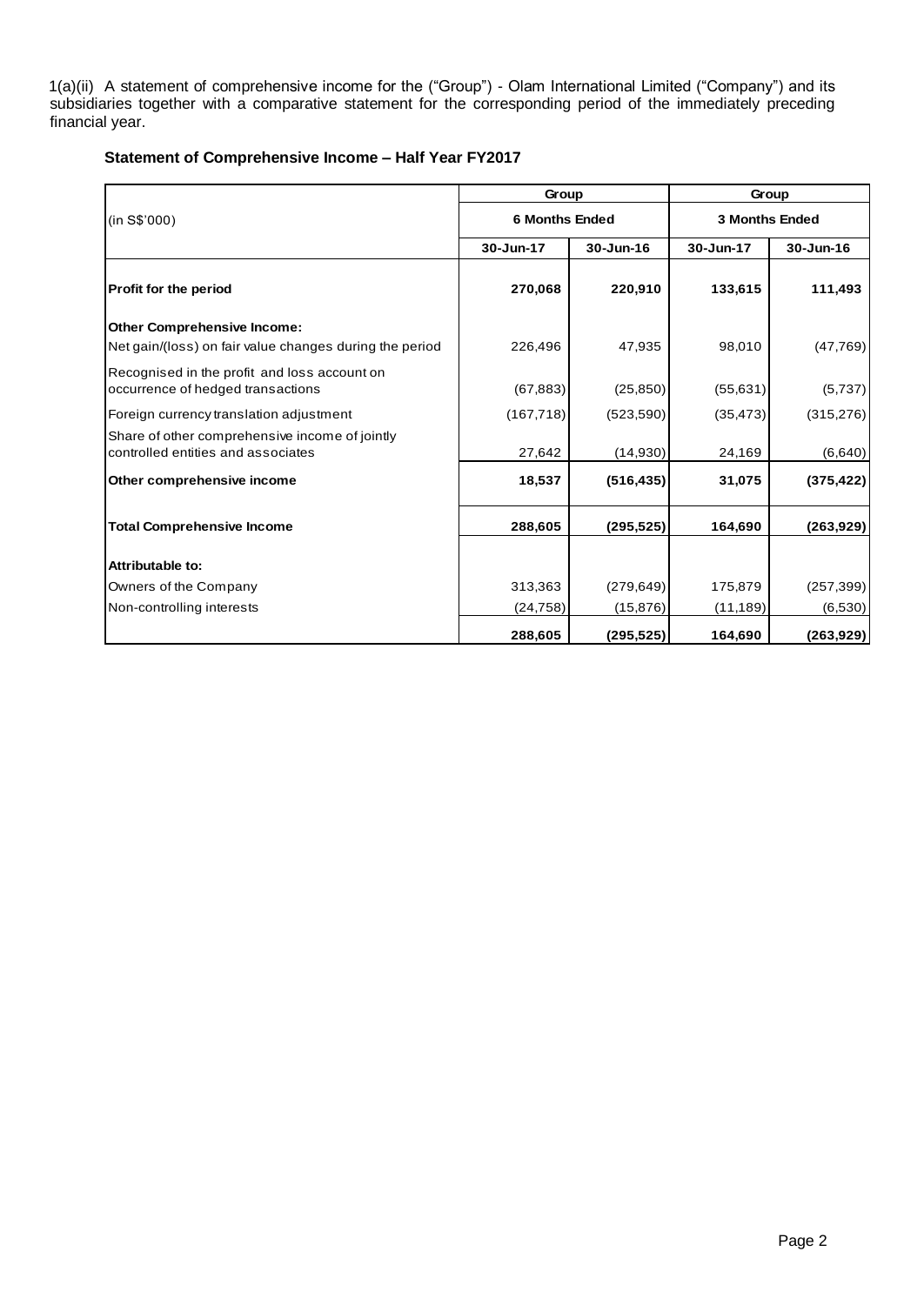1(b)(i) A statement of financial position (for the Issuer and Group), together with a comparative statement as at the end of the immediately preceding financial year.

| (in S\$'000)                                 |               | Group         |               | Company       |
|----------------------------------------------|---------------|---------------|---------------|---------------|
|                                              | 30 Jun 17     | 31 Dec 16     | 30-Jun-17     | 31 Dec 16     |
| <b>Non-current assets</b>                    |               |               |               |               |
| Property, plant and equipment                | 5,498,858     | 5,367,039     | 9.448         | 12,581        |
| Intangible assets                            | 1,255,755     | 1,313,608     | 288,986       | 304,573       |
| <b>Biological assets</b>                     | 301,003       | 450,564       |               |               |
| Investment in subsidiary companies           |               |               | 7,296,141     | 5,550,460     |
| Interests in jointly controlled entities and |               |               |               |               |
| associates                                   | 1,004,619     | 889,838       | 786,877       | 724,826       |
| Long term investments                        | 220,388       | 148,492       | 208,039       | 136,321       |
| Deferred tax assets                          | 58,080        | 95,735        |               |               |
| Other non-current assets                     | 20,414        | 30,400        |               |               |
|                                              | 8,359,117     | 8,295,676     | 8,589,491     | 6,728,761     |
| Current assets                               |               |               |               |               |
| Amounts due from subsidiary companies        |               |               | 1,733,903     | 3,583,148     |
| Trade receivables                            | 1,862,008     | 1,656,457     | 792,592       | 385,620       |
| Margin accounts with brokers                 | 291,742       | 164,958       | 200,513       | 153,544       |
| Inventories                                  | 7,457,847     | 7,414,311     | 1,586,338     | 1,144,986     |
| Advance payments to suppliers                | 555,038       | 880,602       | 130,822       | 142,456       |
| Advance payments to subsidiary companies     |               |               | 1,323,706     | 2,196,193     |
| Cash and short-term fixed deposits           | 2,037,986     | 2,144,051     | 1,143,310     | 1,274,672     |
| Derivative financial instruments             | 1,693,909     | 1,926,151     | 1,052,171     | 1,118,686     |
| Other current assets                         | 893,984       | 986,678       | 224,183       | 151,116       |
|                                              | 14,792,514    | 15,173,208    | 8,187,538     | 10,150,421    |
| <b>Current liabilities</b>                   |               |               |               |               |
| Trade payables and accruals                  | (1,863,609)   | (2,201,494)   | (688, 072)    | (949, 283)    |
| <b>Borrowings</b>                            | (5,686,530)   | (5,983,035)   | (3,523,512)   | (3,632,631)   |
| Derivative financial instruments             | (985, 169)    | (987, 942)    | (746, 617)    | (681, 162)    |
| Provision for taxation                       | (109, 100)    | (84, 949)     | (27, 158)     | (24, 739)     |
| Other current liabilities                    | (345, 186)    | (383, 731)    | (86, 597)     | (115, 176)    |
|                                              | (8,989,594)   | (9,641,151)   | (5,071,956)   | (5,402,991)   |
| <b>Net current assets</b>                    | 5,802,920     | 5,532,057     | 3,115,582     | 4,747,430     |
| <b>Non-current liabilities</b>               |               |               |               |               |
| Deferred tax liabilities                     | (451, 208)    | (505, 876)    | (11, 931)     | (8, 103)      |
| Borrowings                                   | (7,883,304)   | (7,687,553)   | (6, 299, 727) | (6, 435, 337) |
|                                              | (8, 334, 512) | (8, 193, 429) | (6,311,658)   | (6,443,440)   |
| <b>Net assets</b>                            | 5,827,525     | 5,634,304     | 5,393,415     | 5,032,751     |
|                                              |               |               |               |               |
| Equity attributable to owners of the Company |               |               |               |               |
| Share capital                                | 3,092,921     | 3,087,894     | 3,092,921     | 3,087,894     |
| Treasury shares                              | (187, 841)    | (190, 465)    | (187, 841)    | (190, 465)    |
| Capital securities                           | 930,082       | 930,416       | 930,082       | 930,416       |
| Reserves                                     | 1,781,160     | 1,570,498     | 1,558,253     | 1,204,906     |
|                                              | 5,616,322     | 5,398,343     | 5,393,415     | 5,032,751     |
| Non-controlling interests                    | 211,203       | 235,961       |               |               |
| <b>Total equity</b>                          | 5,827,525     | 5,634,304     | 5,393,415     | 5,032,751     |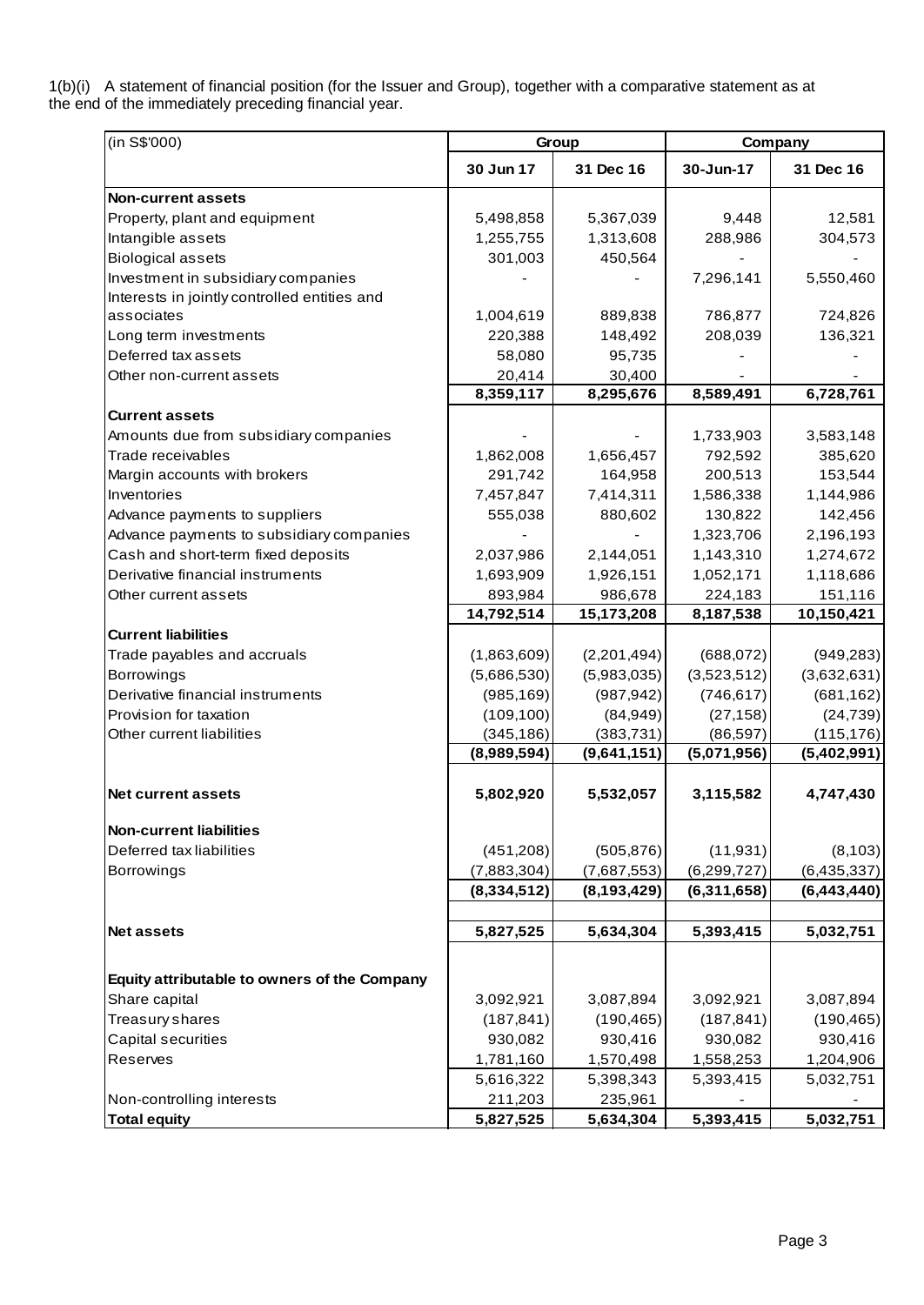1(b)(ii) Aggregate amount of Group's borrowings and debt securities.

# **Amounts repayable in one year or less or on demand**

|                      | 30 Jun 17                |                  | 31 Dec 16      |                  |
|----------------------|--------------------------|------------------|----------------|------------------|
|                      | <b>Secured</b>           | <b>Unsecured</b> | <b>Secured</b> | <b>Unsecured</b> |
|                      | (in S\$'000)             | (in S\$'000)     | (in S\$'000)   | (in S\$'000)     |
| Overdrafts           | $\overline{\phantom{0}}$ | 81.440           |                | 190,165          |
| Loans                | 23,489                   | 4,873,716        | 24,079         | 5,039,102        |
| Medium Term Notes    | $\overline{\phantom{0}}$ | 688,100          |                | 719,659          |
| <b>Finance Lease</b> | ٠                        | 19.785           | ٠              | 10,030           |
| Total                | 23.489                   | 5,663,041        | 24,079         | 5,958,956        |

**Amounts repayable after one year**

|                                  | 30 Jun 17      |                  | 31 Dec 16      |                  |
|----------------------------------|----------------|------------------|----------------|------------------|
|                                  | <b>Secured</b> | <b>Unsecured</b> | <b>Secured</b> | <b>Unsecured</b> |
|                                  | (in S\$'000)   | (in S\$'000)     | (in S\$'000)   | (in S\$'000)     |
| Medium / Long Term Loans         | 89,792         | 3,398,053        | 93,992         | 4,128,943        |
| Medium Term Notes                |                | 3,935,475        |                | 2,983,926        |
| <b>Bonds</b>                     |                | 341.986          |                | 359,396          |
| Long Term Loans From Third Party |                | 9.446            |                | 9,595            |
| Finance Lease                    |                | 108.552          |                | 111,701          |
| Total                            | 89,792         | 7,793,512        | 93,992         | 7,593,561        |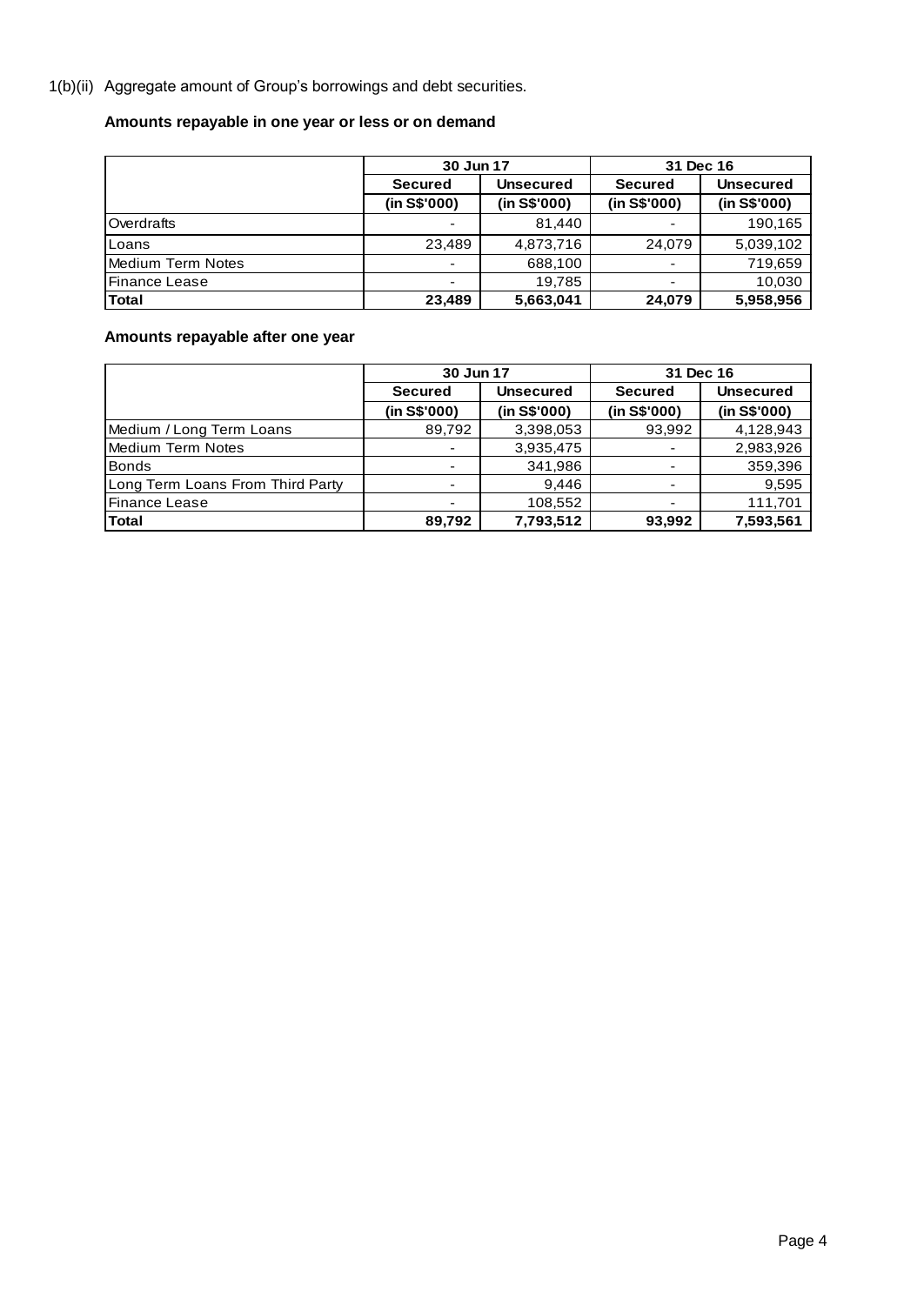#### 1(c) A statement of cash flows (for the Group), together with a comparative statement for the corresponding period of the immediately preceding financial year is as follows:

|                                                                       |            | Group                 | Group                 |            |
|-----------------------------------------------------------------------|------------|-----------------------|-----------------------|------------|
| (in S\$'000)                                                          |            | <b>6 Months Ended</b> | <b>3 Months Ended</b> |            |
|                                                                       | 30-Jun-17  | 30-Jun-16             | 30-Jun-17             | 30-Jun-16  |
| Cash flow from operating activities                                   |            |                       |                       |            |
| <b>Profit before taxation</b>                                         | 324,213    | 280,666               | 153,804               | 140,255    |
| Adjustments for:                                                      |            |                       |                       |            |
| Allowance for doubtful debts                                          | 901        | 2,267                 | (2,025)               | (27)       |
| Amortisation of intangible assets and depreciation of property, plant |            |                       |                       |            |
| and equipment                                                         | 183,720    | 164,268               | 95,118                | 83,804     |
| Cost of share-based payment                                           | 9,184      | 5,678                 | 5,507                 | 3,735      |
| Fair value of biological assets                                       | 1,618      | 6,512                 | (359)                 | 1,226      |
| (Gain)/loss on disposal of property, plant and equipment and          |            |                       |                       |            |
| intangible assets                                                     | (1,860)    | 2,659                 | 563                   | 133        |
| Interest income                                                       | (21, 527)  | (15, 314)             | (14, 610)             | (6,804)    |
| Interest expense                                                      | 279,559    | 218,761               | 133,014               | 98,318     |
| Share of results from jointly controlled entities and associates      | (19, 490)  | (4, 121)              | (16, 471)             | (4,682)    |
| Operating cash flow before reinvestment in working capital            | 756,318    | 661,376               | 354,541               | 315,958    |
| (Increase)/decrease in inventories                                    | (182, 222) | 166,385               | 318,480               | 83,438     |
| Decrease/(increase) in receivables and other current assets           | 185,130    | (192, 919)            | 133,751               | (102, 802) |
| Decrease/(increase) in advance payments to suppliers                  | 407,677    | (30,015)              | 145,239               | 52,295     |
| Increase in margin account with brokers                               | (138, 042) | (111, 761)            | (194, 554)            | (259, 329) |
| (Increase)/decrease in payables and other current liabilities         | (307, 642) | 298,325               | (363, 322)            | 391,932    |
| Cash flow generated from operations                                   | 721,219    | 791,391               | 394,135               | 481,492    |
| Interest income received                                              | 21,527     | 15,314                | 14,610                | 6,804      |
| Interest expense paid                                                 | (273, 739) | (211, 536)            | (90, 424)             | (75, 252)  |
| <b>Taxpaid</b>                                                        | (45,051)   | (44, 731)             | (38,020)              | (23, 159)  |
| Net cash flow from operating activities                               | 423,956    | 550,438               | 280,301               | 389,885    |
| Cash flow from investing activities                                   |            |                       |                       |            |
| Proceeds from disposal of property, plant and equipment               | 42,555     | 8,832                 | 9,276                 | 2,065      |
| Purchase of property, plant and equipment                             | (394, 977) | (288, 801)            | (221, 658)            | (172,003)  |
| Purchase of intangible assets                                         | (2,861)    | (6,203)               | (543)                 | (2, 487)   |
| Acquisition of subsidiaries, net of cash acquired                     |            | (326, 311)            |                       | (14, 641)  |
| Investment/loan to associates, net                                    | (81, 516)  | 57,081                | (38, 701)             | 75,997     |
| Proceeds on disposal of intangible asset                              |            | 10                    |                       |            |
| Net cash flow used in investing activities                            | (436, 799) | (555, 392)            | (251, 626)            | (111,069)  |
| Cash flow from financing activities                                   |            |                       |                       |            |
| Dividends paid on ordinary shares by the Company                      | (82, 659)  | (100, 400)            | (82, 659)             | (100, 400) |
| Proceeds from borrowings, net                                         | 156,782    | 634,664               | (498, 735)            | 484,739    |
| Proceeds from issuance of shares on exercise of share options         | 141        |                       |                       |            |
| Proceeds from conversion of warrants                                  | 4,886      | 23                    | 3,551                 |            |
| Payment of capital securities distribution                            | (26, 936)  | (8, 230)              |                       |            |
| Payment for bond buy back                                             |            | (318, 401)            |                       |            |
| Purchase of treasury shares                                           |            | (31,606)              |                       | (31,606)   |
| Net cash flow provided by/(used in) financing activities              | 52,214     | 176,050               | (577, 843)            | 352,733    |
| Net effect of exchange rate changes on cash and cash equivalents      | (36,005)   | (147, 679)            | (8,786)               | (76, 530)  |
| Net increase/(decrease) in cash and cash equivalents                  | 3,366      | 23,417                | (557, 954)            | 555,019    |
| Cash and cash equivalents at the beginning of the period              | 1,939,418  | 1,918,761             | 2,500,738             | 1,387,159  |
| Cash and cash equivalents* at the end of the period                   | 1,942,784  | 1,942,178             | 1,942,784             | 1,942,178  |

\*Cash and cash equivalents include cash and bank balances, fixed deposits less overdrafts and deposits committed.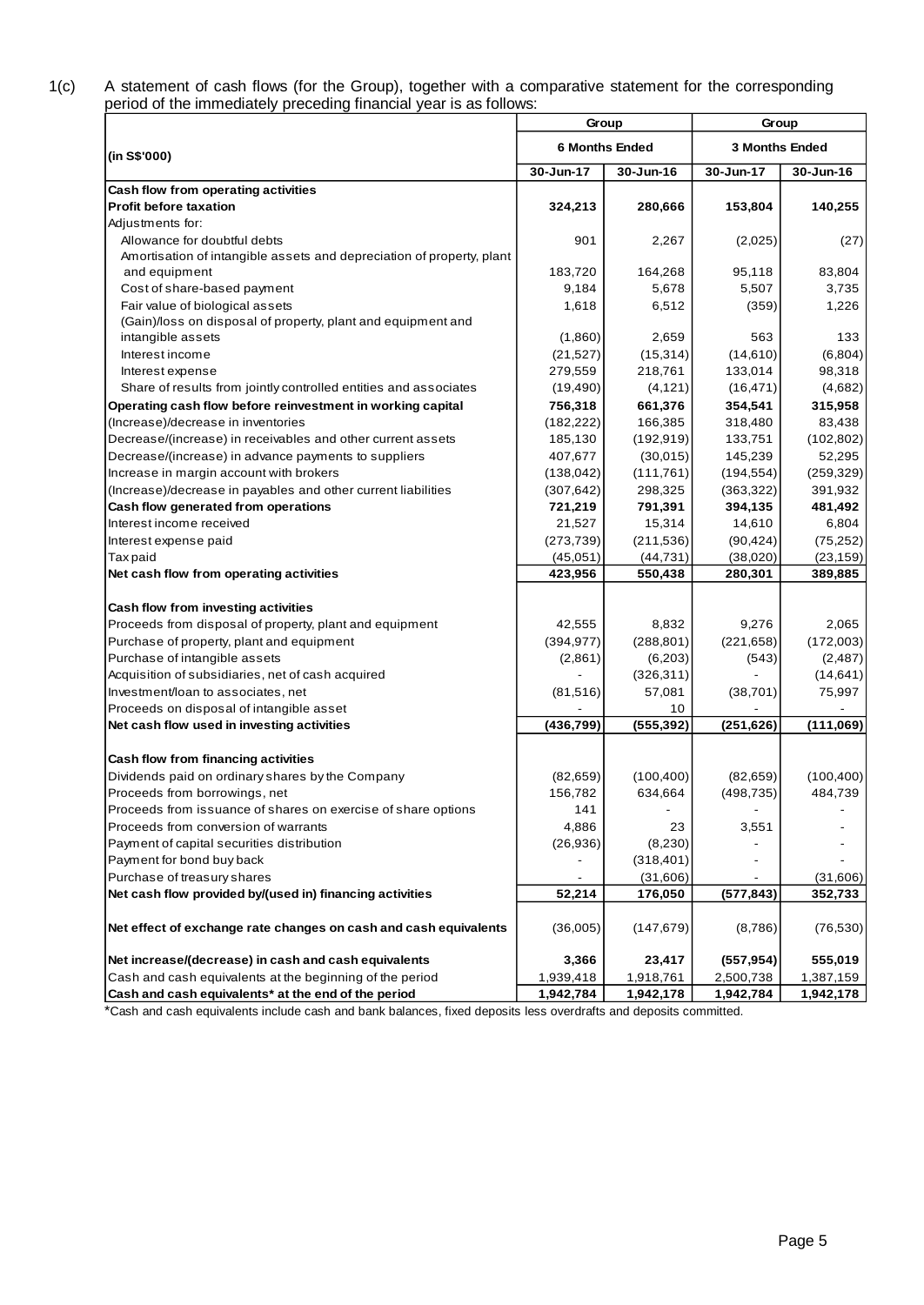1(d)(i) A statement (for the Issuer and Group) showing either (i) all changes in equity, or (ii) changes in equity other than those arising from capitalisation issues and distributions to shareholders, together with a comparative statement for the corresponding period of the immediately preceding financial year.

|                                                       |              |                |                   |                 | Attributable to owners of the Company |                   |                 |                 |                 |              |                    |               |
|-------------------------------------------------------|--------------|----------------|-------------------|-----------------|---------------------------------------|-------------------|-----------------|-----------------|-----------------|--------------|--------------------|---------------|
|                                                       |              |                |                   |                 | Foreign                               |                   |                 |                 |                 |              | Non-               |               |
| 6 months                                              | <b>Share</b> | Treasury       | Capital           | Capital         | <b>Currency</b>                       | <b>Fair Value</b> | Share-based     | Revenue         | <b>Total</b>    |              | <b>Controlling</b> | <b>Total</b>  |
| Group                                                 | Capital      | <b>Shares</b>  | <b>Securities</b> | <b>Reserves</b> | <b>Translation</b>                    | Adjustment        | Compensation    | <b>Reserves</b> | <b>Reserves</b> | <b>Total</b> | <b>Interests</b>   | <b>Equity</b> |
|                                                       |              |                |                   |                 | <b>Reserves</b>                       | <b>Reserves</b>   | <b>Reserves</b> |                 |                 |              |                    |               |
|                                                       | \$'000       | \$'000         | \$'000            | \$'000          | \$'000                                | \$'000            | \$'000          | \$'000          | \$'000          | \$'000       | \$'000             | \$'000        |
| At 30 June 2017:                                      |              |                |                   |                 |                                       |                   |                 |                 |                 |              |                    |               |
| At 1 January 2017                                     | 3,087,894    | (190, 465)     | 930,416           | 280,647         | (703, 306)                            | (398, 824)        | 119,520         | 2,272,461       | 1,570,498       | 5,398,343    | 235,961            | 5,634,304     |
| Profit for the period                                 |              |                |                   |                 |                                       |                   |                 | 291,491         | 291,491         | 291,491      | (21, 423)          | 270,068       |
| Other comprehensive income                            |              |                |                   |                 |                                       |                   |                 |                 |                 |              |                    |               |
| Net gain on fair value changes during the financial   |              |                |                   |                 |                                       |                   |                 |                 |                 |              |                    |               |
| period                                                |              |                |                   |                 |                                       | 226,496           |                 |                 | 226,496         | 226,496      |                    | 226,496       |
| Recognised in the profit and loss account on          |              |                |                   |                 |                                       |                   |                 |                 |                 |              |                    |               |
| occurrence of hedged transactions                     |              |                |                   |                 |                                       | (67, 883)         |                 | $\blacksquare$  | (67, 883)       | (67, 883)    |                    | (67, 883)     |
| Foreign currency translation adjustment               |              |                |                   |                 | (164, 383)                            |                   |                 |                 | (164, 383)      | (164, 383)   | (3, 335)           | (167, 718)    |
| Share of other comprehensive income of                |              |                |                   |                 |                                       |                   |                 |                 |                 |              |                    |               |
| jointly controlled entities and associates            |              |                |                   |                 | 27,642                                | $\blacksquare$    |                 |                 | 27,642          | 27,642       |                    | 27,642        |
| Other comprehensive income for the                    |              |                |                   |                 | (136, 741)                            | 158,613           |                 |                 | 21,872          | 21.872       |                    | 18,537        |
| financial period, net of tax                          |              |                |                   |                 |                                       |                   |                 |                 |                 |              | (3, 335)           |               |
| Total comprehensive income for the period             |              |                |                   |                 | (136, 741)                            | 158,613           |                 | 291,491         | 313,363         | 313,363      | (24, 758)          | 288,605       |
| Contributions by and distributions to owners          |              |                |                   |                 |                                       |                   |                 |                 |                 |              |                    |               |
| Issue of shares on exercise of warrants               | 4,886        |                |                   |                 |                                       |                   |                 |                 |                 | 4,886        |                    | 4,886         |
| Issue of shares on exercise of share options          | 141          |                |                   |                 |                                       | $\sim$            |                 |                 |                 | 141          |                    | 141           |
| Issue of treasury shares for restricted share aw ards |              | 2,624          |                   |                 | $\overline{\phantom{a}}$              |                   | (2,624)         | $\sim$          | (2,624)         |              |                    |               |
| Share-based expense                                   |              |                |                   |                 |                                       |                   | 9,184           |                 | 9,184           | 9,184        |                    | 9,184         |
| Dividends on ordinary shares                          |              |                |                   |                 |                                       |                   |                 | (82, 659)       | (82, 659)       | (82, 659)    |                    | (82, 659)     |
| Accrued capital securities distribution               |              |                | 26.602            |                 |                                       |                   |                 | (26, 602)       | (26, 602)       |              |                    |               |
| Payment of capital securities distribution            |              | $\blacksquare$ | (26, 936)         |                 | $\blacksquare$                        |                   |                 |                 |                 | (26, 936)    | $\blacksquare$     | (26, 936)     |
| Total contributions by and distributions to           |              |                |                   |                 |                                       |                   |                 |                 |                 |              |                    |               |
| owners                                                | 5,027        | 2,624          | (334)             |                 |                                       |                   | 6,560           | (109, 261)      | (102, 701)      | (95, 384)    |                    | (95, 384)     |
|                                                       |              |                |                   |                 |                                       |                   |                 |                 |                 |              |                    |               |
| Total transactions with owners in their               |              |                |                   |                 |                                       |                   |                 |                 |                 |              |                    |               |
| capacity as owners                                    | 5,027        | 2,624          | (334)<br>930.082  | 280.647         | (840.047)                             |                   | 6,560           | (109, 261)      | (102, 701)      | (95, 384)    | 211,203            | (95, 384)     |
| At 30 June 2017:                                      | 3,092,921    | (187, 841)     |                   |                 |                                       | (240, 211)        | 126,080         | 2,454,691       | 1,781,160       | 5,616,322    |                    | 5,827,525     |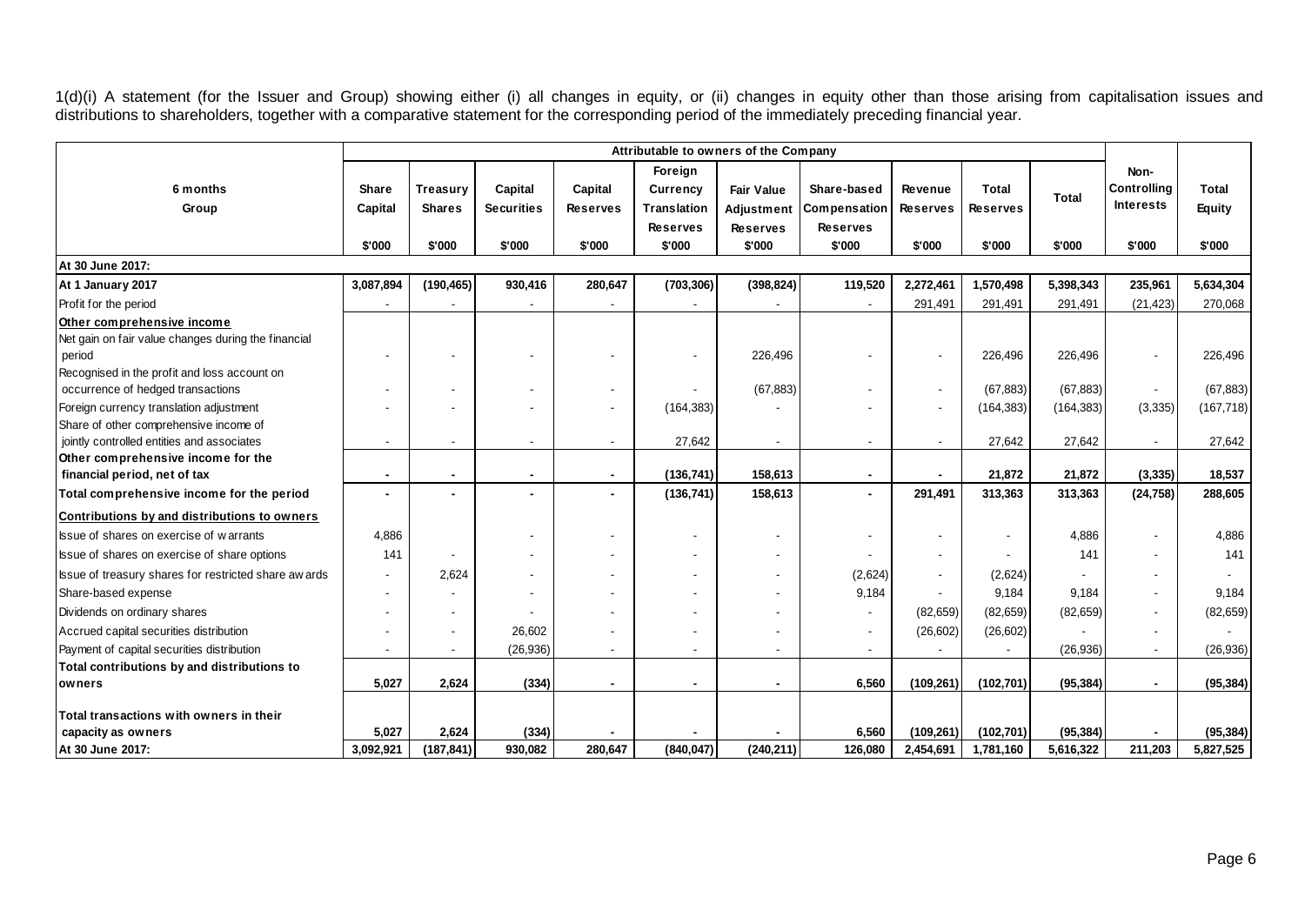|                                                                    | Attributable to owners of the Company |                |                   |                          |                    |                   |                 |                          |                 |              |                    |               |
|--------------------------------------------------------------------|---------------------------------------|----------------|-------------------|--------------------------|--------------------|-------------------|-----------------|--------------------------|-----------------|--------------|--------------------|---------------|
|                                                                    |                                       |                |                   |                          | Foreign            |                   |                 |                          |                 |              | Non-               |               |
| 6 months                                                           | Share                                 | Treasury       | Capital           | Capital                  | Currency           | <b>Fair Value</b> | Share-based     | <b>Revenue</b>           | Total           | <b>Total</b> | <b>Controllina</b> | Total         |
| Group                                                              | Capital                               | Shares         | <b>Securities</b> | <b>Reserves</b>          | <b>Translation</b> | Adjustment        | Compensation    | <b>Reserves</b>          | <b>Reserves</b> |              | <b>Interests</b>   | <b>Equity</b> |
|                                                                    |                                       |                |                   |                          | <b>Reserves</b>    | <b>Reserves</b>   | <b>Reserves</b> |                          |                 |              |                    |               |
|                                                                    | \$'000                                | \$'000         | \$'000            | \$'000                   | \$'000             | \$'000            | \$'000          | \$'000                   | \$'000          | \$'000       | \$'000             | \$'000        |
| At 30 June 2016:                                                   |                                       |                |                   |                          |                    |                   |                 |                          |                 |              |                    |               |
| At 1 January 2016 (as previously stated)                           | 3,082,499                             | (96,081)       | 237,525           | 280,647                  | (375,057)          | (107, 931)        | 106,238         | 1,990,670                | 1,894,567       | 5,118,510    | 240,573            | 5,359,083     |
| Biological assets adjustment (SFRS 16, SFRS 41)                    |                                       |                |                   |                          | 5,103              |                   |                 | (44, 530)                | (39, 427)       | (39, 427)    |                    | (39, 427)     |
| Adjustment due to early adoption of SFRS 109                       |                                       |                |                   |                          |                    | (192, 612)        |                 | 192,612                  |                 |              |                    |               |
| At 1 January 2016 (restated)                                       | 3,082,499                             | (96,081)       | 237,525           | 280.647                  | (369, 954)         | (300, 543)        | 106,238         | 2,138,752                | 1,855,140       | 5,079,083    | 240,573            | 5,319,656     |
| Profit for the period                                              |                                       |                |                   |                          |                    |                   |                 | 228,557                  | 228,557         | 228,557      | (7,647)            | 220,910       |
| Other comprehensive income                                         |                                       |                |                   |                          |                    |                   |                 |                          |                 |              |                    |               |
| Net gain on fair value changes during the financial<br>period      |                                       |                |                   |                          |                    | 47,935            |                 |                          | 47.935          | 47,935       |                    | 47,935        |
| Recognised in the profit and loss account on                       |                                       |                |                   |                          |                    |                   |                 |                          |                 |              |                    |               |
| occurrence of hedged transactions                                  |                                       |                |                   |                          |                    | (25, 850)         |                 | $\overline{\phantom{a}}$ | (25, 850)       | (25, 850)    |                    | (25, 850)     |
| Foreign currency translation adjustment                            |                                       |                |                   |                          | (515, 361)         |                   |                 |                          | (515, 361)      | (515, 361)   | (8,229)            | (523, 590)    |
| Share of other comprehensive income of                             |                                       |                |                   |                          |                    |                   |                 |                          |                 |              |                    |               |
| jointly controlled entities and associates                         |                                       |                |                   |                          | (14,930)           | $\blacksquare$    |                 |                          | (14,930)        | (14,930)     |                    | (14,930)      |
| Other comprehensive income for the<br>financial period, net of tax | $\blacksquare$                        | $\blacksquare$ | $\blacksquare$    | $\blacksquare$           | (530, 291)         | 22,085            | $\blacksquare$  | $\blacksquare$           | (508, 206)      | (508, 206)   | (8, 229)           | (516, 435)    |
| Total comprehensive income for the period                          | $\blacksquare$                        |                |                   | $\blacksquare$           | (530, 291)         | 22,085            |                 | 228,557                  | (279, 649)      | (279, 649)   | (15, 876)          | (295, 525)    |
| Contributions by and distributions to owners                       |                                       |                |                   |                          |                    |                   |                 |                          |                 |              |                    |               |
| Buy back of shares                                                 | $\blacksquare$                        | (33,960)       |                   |                          |                    | ÷.                |                 |                          |                 | (33,960)     |                    | (33,960)      |
| Issue of shares on exercise of warrants                            | 23                                    |                |                   |                          |                    |                   |                 |                          |                 | 23           |                    | 23            |
| Share-based expense                                                |                                       |                |                   |                          |                    |                   | 5,678           |                          | 5,678           | 5,678        |                    | 5,678         |
| Dividends on ordinary shares                                       |                                       |                |                   |                          |                    |                   |                 | (100, 400)               | (100, 400)      | (100, 400)   |                    | (100, 400)    |
| Accrued capital securities distribution                            |                                       |                | 8,321             |                          |                    |                   |                 | (8, 321)                 | (8,321)         |              |                    |               |
| Payment of capital securities distribution                         | $\blacksquare$                        |                | (8,230)           | $\overline{\phantom{a}}$ |                    | ÷,                |                 |                          |                 | (8,230)      |                    | (8,230)       |
| Total contributions by and distributions to                        |                                       |                |                   |                          |                    |                   |                 |                          |                 |              |                    |               |
| owners                                                             | 23                                    | (33,960)       | 91                | $\blacksquare$           |                    | $\blacksquare$    | 5,678           | (108, 721)               | (103, 043)      | (136, 889)   |                    | (136,889)     |
| Total transactions with owners in their                            |                                       |                |                   |                          |                    |                   |                 |                          |                 |              |                    |               |
| capacity as owners                                                 | 23                                    | (33,960)       | 91                |                          |                    |                   | 5,678           | (108, 721)               | (103, 043)      | (136, 889)   |                    | (136, 889)    |
| At 30 June 2016                                                    | 3,082,522                             | (130, 041)     | 237,616           | 280.647                  | (900, 245)         | (278, 458)        | 111,916         | 2,258,588                | 1,472,448       | 4,662,545    | 224.697            | 4,887,242     |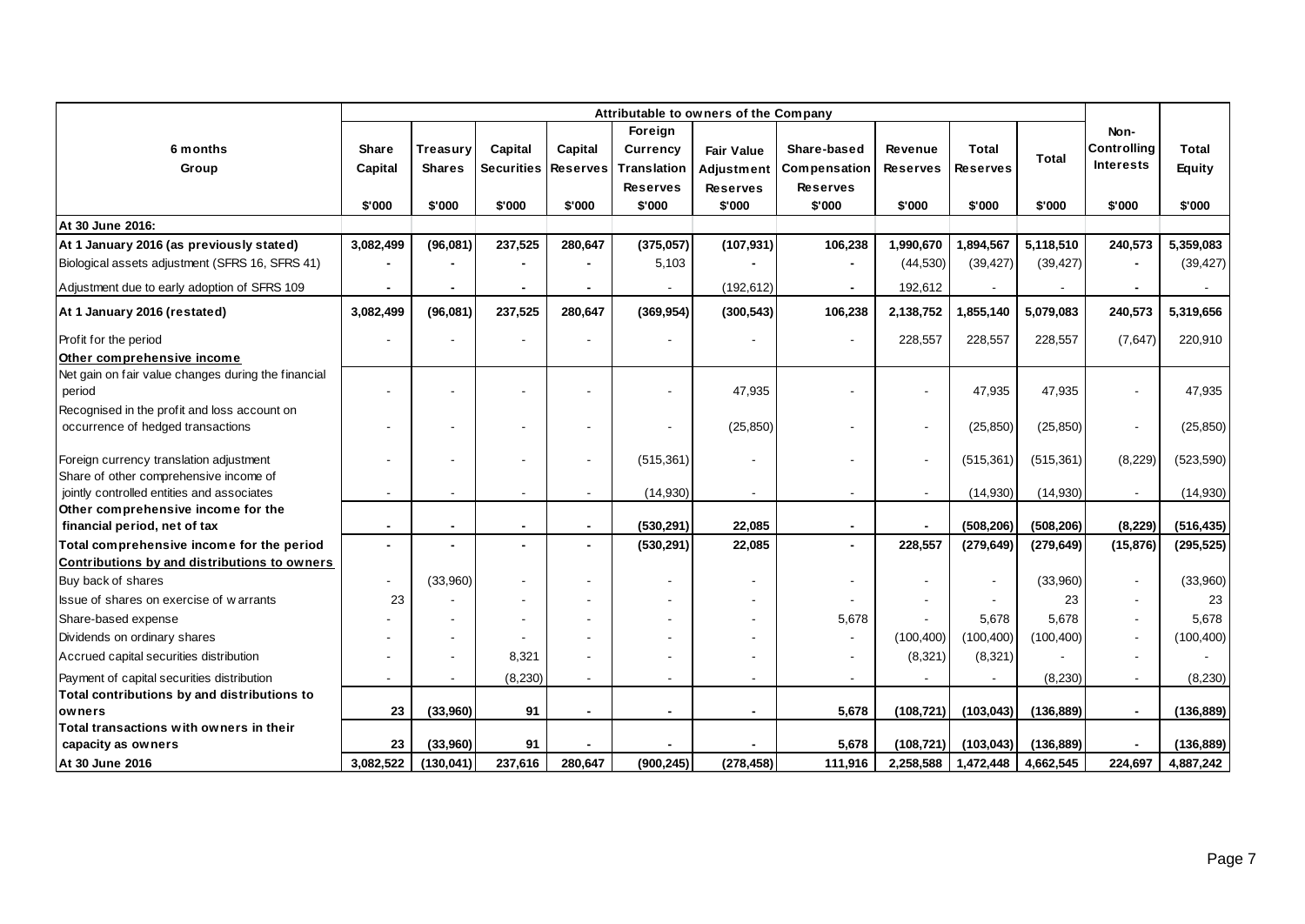|                                                       |                          |                |                   |                | Attributable to owners of the Company |                |                          |            |            |               |
|-------------------------------------------------------|--------------------------|----------------|-------------------|----------------|---------------------------------------|----------------|--------------------------|------------|------------|---------------|
|                                                       |                          |                |                   |                | Foreign                               |                |                          |            |            |               |
| 6 months                                              | Share                    | Treasury       | Capital           | Capital        | Currency                              | Fair Value     | Share-based              | Revenue    | Total      | <b>Total</b>  |
| Company                                               | Capital                  | Shares         | <b>Securities</b> | Reserves       | Translation                           | Adjustment     | Compensation             | Reserves   | Reserves   | <b>Equity</b> |
|                                                       |                          |                |                   |                | <b>Reserves</b>                       | Reserves       | Reserves                 |            |            |               |
|                                                       | \$'000                   | \$'000         | \$'000            | \$'000         | \$'000                                | \$'000         | \$'000                   | \$'000     | \$'000     | \$'000        |
| At 30 June 2017:                                      |                          |                |                   |                |                                       |                |                          |            |            |               |
| At 1 January 2017                                     | 3,087,894                | (190, 465)     | 930,416           | 140,486        | 298,656                               | (398, 818)     | 119,520                  | 1,045,062  | 1,204,906  | 5,032,751     |
| Profit for the period                                 |                          |                |                   |                |                                       |                |                          | 547,927    | 547,927    | 547,927       |
| Other comprehensive income                            |                          |                |                   |                |                                       |                |                          |            |            |               |
| Net gain on fair value changes during the financial   |                          |                |                   |                |                                       |                |                          |            |            |               |
| period                                                |                          |                |                   |                |                                       | 226,496        |                          |            | 226,496    | 226,496       |
| Recognised in the profit and loss account on          |                          |                |                   |                |                                       |                |                          |            |            |               |
| occurrence of hedged transactions                     |                          |                | $\blacksquare$    |                |                                       | (67, 883)      |                          |            | (67, 883)  | (67, 883)     |
| Fair value changes on long-term investments           |                          |                |                   |                |                                       |                |                          |            |            |               |
| Foreign currency translation adjustment               |                          |                | $\blacksquare$    | $\blacksquare$ | (250, 492)                            |                | $\sim$                   |            | (250, 492) | (250, 492)    |
| Other comprehensive income for the                    |                          |                |                   |                |                                       |                |                          |            |            |               |
| financial period, net of tax                          | $\overline{\phantom{a}}$ | $\blacksquare$ | $\blacksquare$    |                | (250, 492)                            | 158,613        | $\overline{\phantom{a}}$ |            | (91, 879)  | (91, 879)     |
| Total comprehensive income for the period             |                          |                |                   |                | (250, 492)                            | 158,613        | $\blacksquare$           | 547,927    | 456,048    | 456,048       |
| Contributions by and distributions to owners          |                          |                |                   |                |                                       |                |                          |            |            |               |
| Buy back of shares                                    | $\blacksquare$           |                | $\blacksquare$    | ٠              |                                       |                |                          |            |            |               |
| Issue of treasury shares for restricted share aw ards |                          | 2,624          |                   |                |                                       |                | (2,624)                  |            | (2,624)    |               |
| Issue of shares on exercise of warrants               | 4,886                    |                |                   |                |                                       |                |                          |            |            | 4,886         |
| Issue of shares on exercise of share options          | 141                      |                |                   |                |                                       |                |                          |            |            | 141           |
| Share-based expense                                   |                          |                |                   |                |                                       |                | 9,184                    |            | 9,184      | 9,184         |
| Dividends on ordinary shares                          |                          |                |                   |                |                                       |                |                          | (82, 659)  | (82, 659)  | (82, 659)     |
| Accrued capital securities distribution               |                          |                | 26,602            |                |                                       |                | $\sim$                   | (26, 602)  | (26, 602)  |               |
| Payment of capital securities distribution            |                          |                | (26, 936)         |                |                                       |                | $\sim$                   |            |            | (26, 936)     |
| Total contributions by and distributions to           |                          |                |                   |                |                                       |                |                          |            |            |               |
| owners                                                | 5,027                    | 2,624          | (334)             | $\blacksquare$ | $\blacksquare$                        | $\blacksquare$ | 6,560                    | (109, 261) | (102, 701) | (95, 384)     |
| Total transactions with owners in their               |                          |                |                   |                |                                       |                |                          |            |            |               |
| capacity as owners                                    | 5,027                    | 2,624          | (334)             |                |                                       |                | 6,560                    | (109, 261) | (102, 701) | (95, 384)     |
| At 30 June 2017:                                      | 3,092,921                | (187, 841)     | 930,082           | 140,486        | 48,164                                | (240, 205)     | 126,080                  | 1,483,728  | 1,558,253  | 5,393,415     |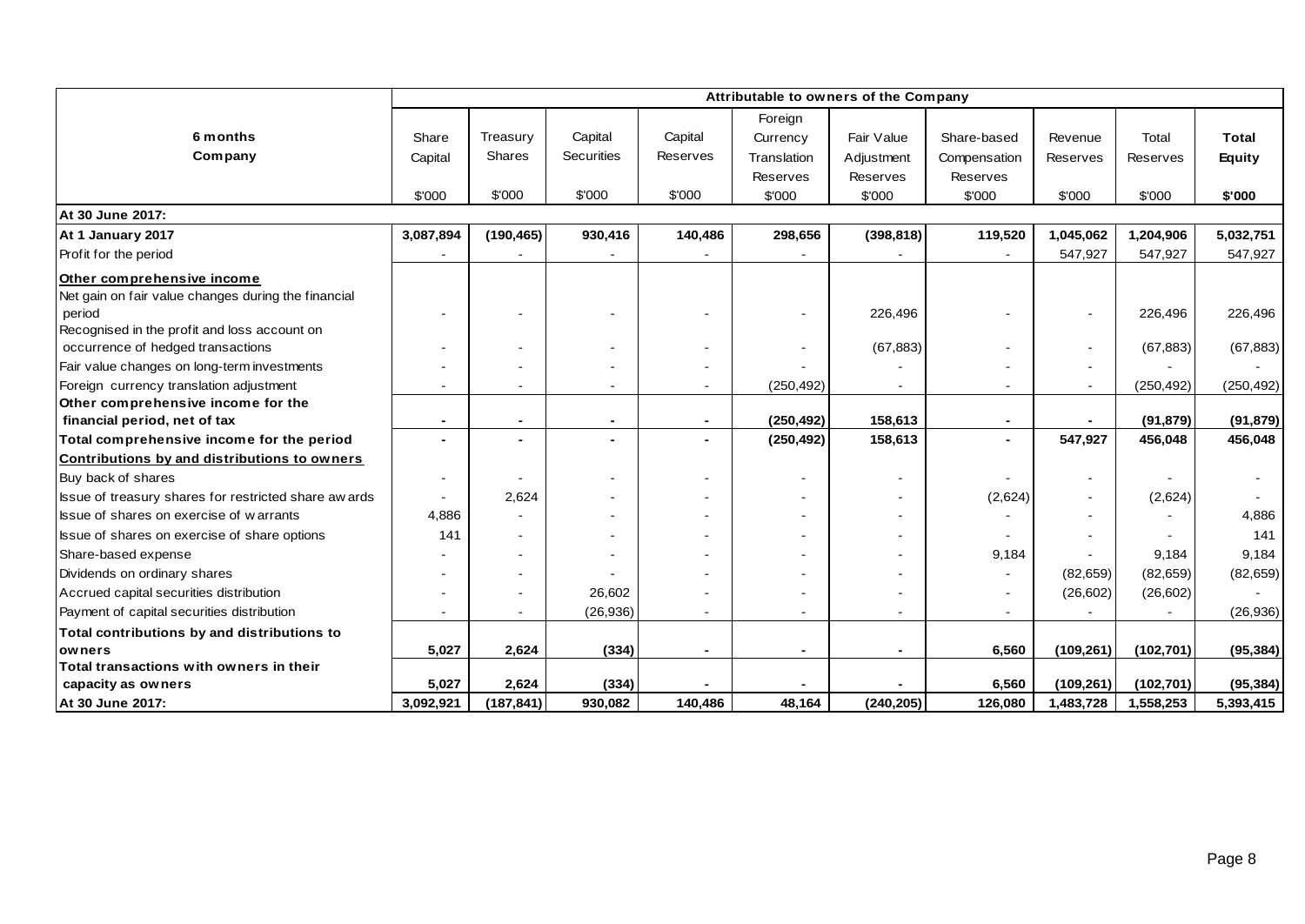|                                                     |                              |               |                   |                |                 | Attributable to owners of the Company |                          |                 |                 |               |
|-----------------------------------------------------|------------------------------|---------------|-------------------|----------------|-----------------|---------------------------------------|--------------------------|-----------------|-----------------|---------------|
|                                                     |                              |               |                   |                | Foreign         |                                       |                          |                 |                 |               |
| 6 months                                            | Share                        | Treasury      | Capital           | Capital        | Currency        | Fair Value                            | Share-based              | Revenue         | Total           | <b>Total</b>  |
| Company                                             | Capital                      | <b>Shares</b> | <b>Securities</b> | Reserves       | Translation     | Adjustment                            | Compensation             | <b>Reserves</b> | <b>Reserves</b> | <b>Equity</b> |
|                                                     |                              |               |                   |                | <b>Reserves</b> | Reserves                              | Reserves                 |                 |                 |               |
|                                                     | \$'000                       | \$'000        | \$'000            | \$'000         | \$'000          | \$'000                                | \$'000                   | \$'000          | \$'000          | \$'000        |
| At 30 June 2016:                                    |                              |               |                   |                |                 |                                       |                          |                 |                 |               |
| At 1 January 2016 (as previously stated)            | 3,082,499                    | (96,081)      | 237,525           | 140,486        | 175,744         | (107, 925)                            | 106,238                  | 829,337         | 1,143,880       | 4,367,823     |
| Adjustment due to early adoption of SFRS 109        |                              |               |                   |                |                 | (192, 612)                            |                          | 192,612         |                 |               |
| At 1 January 2016 (restated)                        | 3,082,499                    | (96,081)      | 237,525           | 140,486        | 175,744         | (300, 537)                            | 106,238                  | 1,021,949       | 1,143,880       | 4,367,823     |
| Profit for the period                               |                              |               |                   |                |                 |                                       |                          | 344,866         | 344,866         | 344,866       |
| Other comprehensive income                          |                              |               |                   |                |                 |                                       |                          |                 |                 |               |
| Net gain on fair value changes during the financial |                              |               |                   |                |                 |                                       |                          |                 |                 |               |
| period                                              |                              |               |                   |                |                 | 47,932                                |                          |                 | 47,932          | 47,932        |
| Recognised in the profit and loss account on        |                              |               |                   |                |                 |                                       |                          |                 |                 |               |
| occurrence of hedged transactions                   |                              |               |                   |                |                 | (25, 850)                             |                          | $\blacksquare$  | (25, 850)       | (25, 850)     |
| Foreign currency translation adjustment             | $\blacksquare$               |               | $\blacksquare$    | $\blacksquare$ | (222, 626)      | $\overline{\phantom{a}}$              |                          | $\sim$          | (222, 626)      | (222, 626)    |
| Other comprehensive income for the                  |                              |               |                   |                |                 |                                       |                          |                 |                 |               |
| financial period, net of tax                        | $\blacksquare$               |               | $\blacksquare$    | ٠              | (222, 626)      | 22,082                                |                          | ۰               | (200, 544)      | (200, 544)    |
| Total comprehensive income for the period           | ٠                            |               | $\blacksquare$    |                | (222, 626)      | 22,082                                | $\overline{\phantom{0}}$ | 344,866         | 144,322         | 144,322       |
| Contributions by and distributions to               |                              |               |                   |                |                 |                                       |                          |                 |                 |               |
| owners                                              |                              |               |                   |                |                 |                                       |                          |                 |                 |               |
| Buy back of shares                                  |                              | (33,960)      |                   |                |                 |                                       |                          |                 | $\blacksquare$  | (33,960)      |
| Issue of shares on exercise of warrants             | 23                           |               |                   |                |                 |                                       |                          |                 |                 | 23            |
| Share-based expense                                 |                              |               |                   |                |                 |                                       | 5,678                    |                 | 5,678           | 5,678         |
| Dividends on ordinary shares                        |                              |               |                   |                |                 |                                       |                          | (100, 400)      | (100, 400)      | (100, 400)    |
| Accrued capital securities distribution             |                              |               | 8,321             |                |                 |                                       |                          | (8,321)         | (8,321)         |               |
| Payment of capital securities distribution          | $\qquad \qquad \blacksquare$ |               | (8, 230)          | $\blacksquare$ |                 |                                       |                          |                 |                 | (8, 230)      |
| Total contributions by and distributions to         |                              |               |                   |                |                 |                                       |                          |                 |                 |               |
| owners                                              | 23                           | (33,960)      | 91                | $\blacksquare$ | $\blacksquare$  | $\blacksquare$                        | 5,678                    | (108, 721)      | (103, 043)      | (136, 889)    |
| Total transactions with owners in their             |                              |               |                   |                |                 |                                       |                          |                 |                 |               |
| capacity as owners                                  | 23                           | (33,960)      | 91                |                |                 |                                       | 5,678                    | (108, 721)      | (103, 043)      | (136, 889)    |
| At 30 June 2016                                     | 3,082,522                    | (130, 041)    | 237,616           | 140.486        | (46, 882)       | (278, 455)                            | 111,916                  | 1,258,094       | 1,185,159       | 4,375,256     |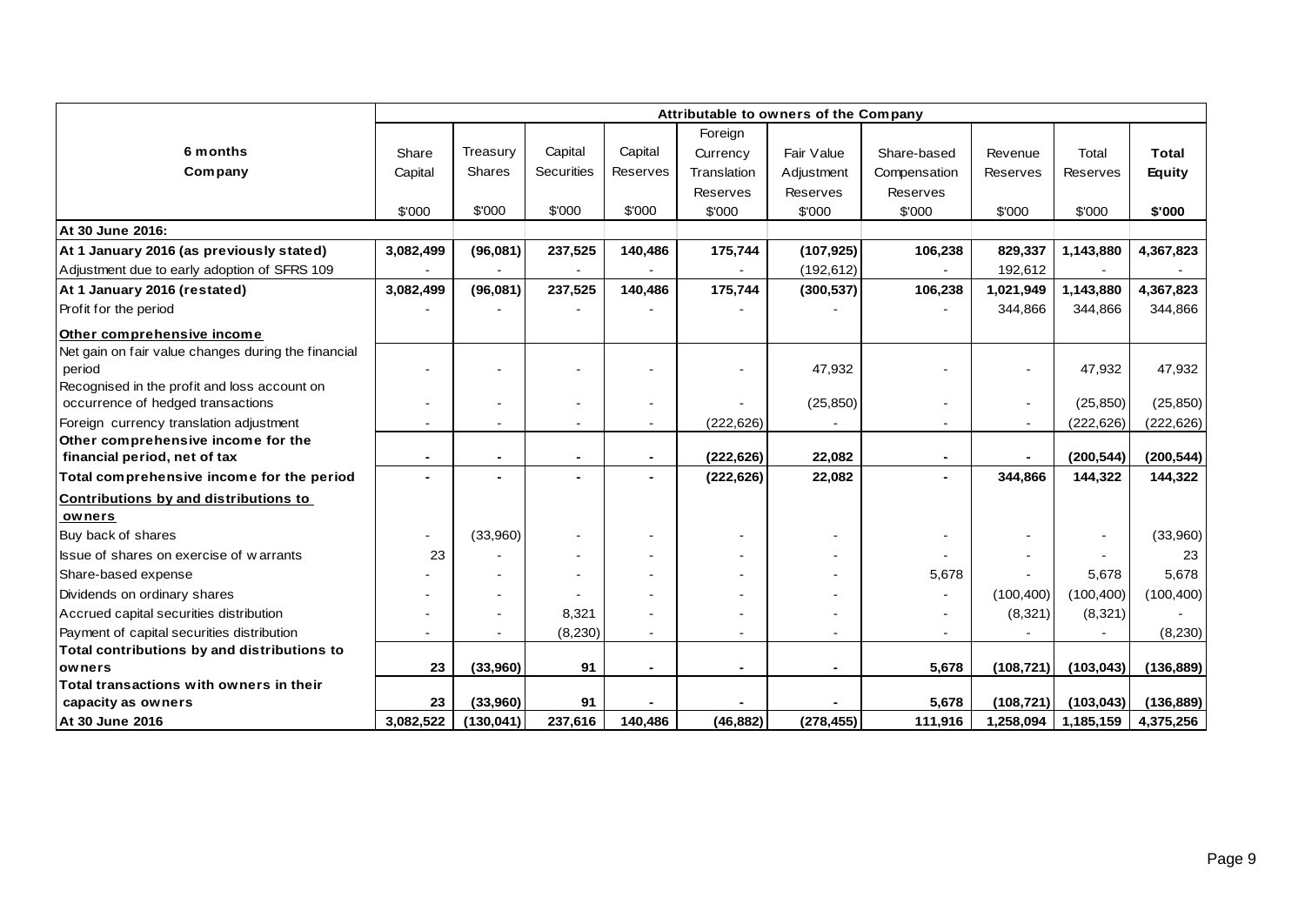|                                                       |                |                     |                |                | Foreign        |            |                  |           |                        |                       | Non-             |                       |
|-------------------------------------------------------|----------------|---------------------|----------------|----------------|----------------|------------|------------------|-----------|------------------------|-----------------------|------------------|-----------------------|
| 3 months                                              | Share          | Treasury            | Capital        | Capital        | Currency       | Fair Value | Share-based      | Revenue   | Total                  | <b>Total</b>          | Controlling      | <b>Total</b>          |
| Group                                                 | Capital        | Shares              | Securities     | Reserves       | Translation    | Adjustment | Compensation     | Reserves  | Reserves               |                       | <b>Interests</b> | <b>Equity</b>         |
|                                                       |                |                     |                |                | Reserves       | Reserves   | <b>Reserves</b>  |           |                        |                       |                  |                       |
|                                                       | \$'000         | \$'000              | \$'000         | \$'000         | \$'000         | \$'000     | \$'000           | \$'000    | \$'000                 | \$'000                | \$'000           | \$'000                |
| At 30 June 2017:                                      |                |                     |                |                |                |            |                  |           |                        |                       |                  |                       |
| At 1 April 2017                                       | 3,089,370      | (190, 465)          | 916,554        | 280,647        | (825, 866)     | (282, 590) | 123,197          | 2,403,197 | 1,698,585              | 5,514,044             | 222,392          | 5,736,436             |
| Profit for the period                                 |                |                     |                |                |                |            |                  | 147,681   | 147,681                | 147,681               | (14,066)         | 133,615               |
| Other comprehensive income                            |                |                     |                |                |                |            |                  |           |                        |                       |                  |                       |
| Net gain on fair value changes during the financial   |                |                     |                |                |                |            |                  |           |                        |                       |                  |                       |
| period                                                |                |                     |                |                | $\blacksquare$ | 98,010     |                  |           | 98,010                 | 98,010                |                  | 98,010                |
| Recognised in the profit and loss account on          |                |                     |                |                |                |            |                  |           |                        |                       |                  |                       |
| occurrence of hedged transactions                     |                |                     |                |                |                | (55, 631)  |                  |           | (55,631)               | (55, 631)             |                  | (55, 631)             |
| Foreign currency translation adjustment               |                |                     |                |                | (38, 350)      |            |                  |           | (38, 350)              | (38, 350)             | 2,877            | (35, 473)             |
| Share of other comprehensive income of                |                |                     |                |                |                |            |                  |           |                        |                       |                  |                       |
| jointly controlled entities and associates            |                |                     |                |                | 24,169         |            |                  |           | 24,169                 | 24,169                |                  | 24,169                |
| Other comprehensive income for the                    |                |                     |                |                |                |            |                  |           |                        |                       |                  |                       |
| financial period, net of tax                          | $\blacksquare$ |                     | $\blacksquare$ | $\blacksquare$ | (14, 181)      | 42,379     | $\blacksquare$   |           | 28,198                 | 28,198                | 2,877            | 31,075                |
| Total comprehensive income for the period             |                |                     |                |                | (14, 181)      | 42,379     |                  | 147,681   | 175,879                | 175,879               | (11, 189)        | 164,690               |
| Contributions by and distributions to owners          |                |                     |                |                |                |            |                  |           |                        |                       |                  |                       |
| Issue of shares on exercise of warrants               | 3,551          |                     |                |                | $\blacksquare$ |            |                  |           |                        | 3,551                 |                  | 3,551                 |
| Issue of treasury shares for restricted share aw ards | $\sim$         | 2,624               |                |                | $\blacksquare$ |            | (2,624)          |           | (2,624)                |                       |                  |                       |
| Share-based expense                                   |                |                     |                |                |                |            | 5,507            |           | 5,507                  | 5,507                 |                  | 5,507                 |
| Dividends on ordinary shares                          |                |                     |                |                |                |            |                  | (82, 659) | (82, 659)              | (82, 659)             |                  | (82, 659)             |
| Accrued capital securities distribution               |                |                     | 13,528         | $\overline{a}$ | $\overline{a}$ |            |                  | (13, 528) | (13,528)               |                       |                  |                       |
| Total contributions by and distributions to           |                |                     |                |                |                |            |                  |           |                        |                       |                  |                       |
| owners                                                | 3,551          | 2,624               | 13,528         | ٠              | $\blacksquare$ |            | 2,883            | (96, 187) | (93, 304)              | (73, 601)             |                  | (73,601)              |
| Total transactions with owners in their               |                |                     |                |                |                |            |                  |           |                        |                       |                  |                       |
|                                                       | 3,551          |                     | 13,528         |                |                |            |                  | (96, 187) |                        |                       |                  |                       |
| capacity as owners<br>At 30 June 2017:                | 3,092,921      | 2,624<br>(187, 841) | 930,082        | 280,647        | (840, 047)     | (240, 211) | 2,883<br>126,080 | 2,454,691 | (93, 304)<br>1,781,160 | (73,601)<br>5,616,322 | 211,203          | (73,601)<br>5,827,525 |
|                                                       |                |                     |                |                |                |            |                  |           |                        |                       |                  |                       |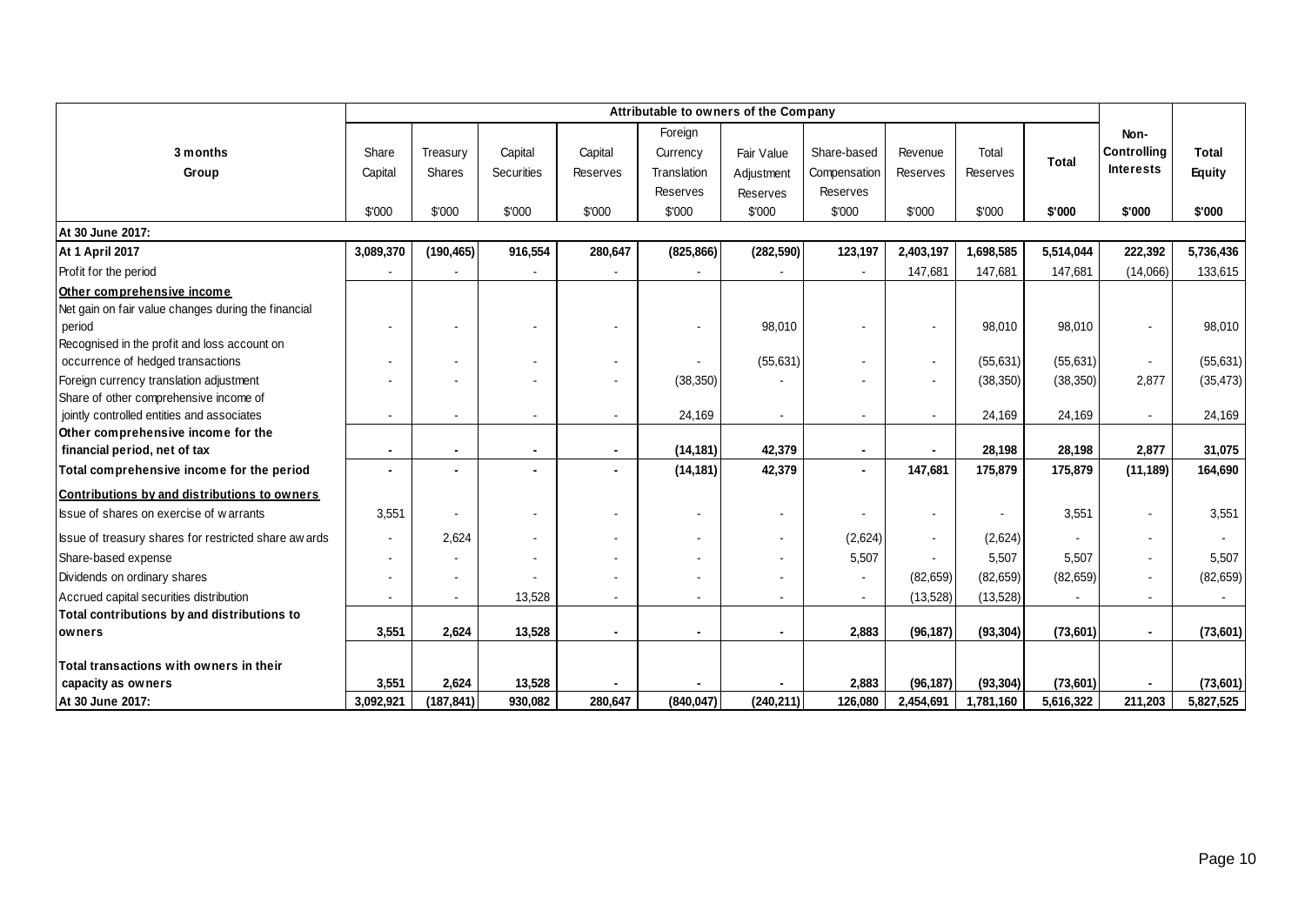|                                                     |                |            |                          |                 |                | Attributable to owners of the Company |                |                          |            |              |                    |               |
|-----------------------------------------------------|----------------|------------|--------------------------|-----------------|----------------|---------------------------------------|----------------|--------------------------|------------|--------------|--------------------|---------------|
|                                                     |                |            |                          |                 | Foreign        |                                       |                |                          |            |              | Non-               |               |
| 3 months                                            | Share          | Treasury   | Capital                  | Capital         | Currency       | Fair Value                            | Share-based    | Revenue                  | Total      | <b>Total</b> | <b>Controlling</b> | <b>Total</b>  |
| Group                                               | Capital        | Shares     | Securities               | <b>Reserves</b> | Translation    | Adjustment                            | Compensation   | Reserves                 | Reserves   |              | <b>Interests</b>   | <b>Equity</b> |
|                                                     |                |            |                          |                 | Reserves       | Reserves                              | Reserves       |                          |            |              |                    |               |
|                                                     | \$'000         | \$'000     | \$'000                   | \$'000          | \$'000         | \$'000                                | \$'000         | \$'000                   | \$'000     | \$'000       | \$'000             | \$'000        |
| At 30 June 2016:                                    |                |            |                          |                 |                |                                       |                |                          |            |              |                    |               |
| At 1 April 2016                                     | 3,082,522      | (96,081)   | 233,501                  | 280,647         | (581, 441)     | (224, 952)                            | 108,181        | 2,248,192                | 1,830,627  | 5,050,569    | 231,227            | 5,281,796     |
| Profit for the period                               |                |            |                          |                 |                |                                       |                | 114,911                  | 114,911    | 114,911      | (3, 418)           | 111,493       |
| Other comprehensive income                          |                |            |                          |                 |                |                                       |                |                          |            |              |                    |               |
| Net loss on fair value changes during the financial |                |            |                          |                 |                |                                       |                |                          |            |              |                    |               |
| period                                              |                |            | Ĭ.                       |                 |                | (47, 769)                             |                | $\overline{\phantom{a}}$ | (47,769)   | (47, 769)    |                    | (47, 769)     |
| Recognised in the profit and loss account on        |                |            |                          |                 |                |                                       |                |                          |            |              |                    |               |
| occurrence of hedged transactions                   |                |            | ۰                        |                 |                | (5,737)                               |                | $\overline{\phantom{a}}$ | (5,737)    | (5,737)      |                    | (5,737)       |
| Foreign currency translation adjustment             |                |            |                          |                 | (312, 164)     |                                       |                | $\blacksquare$           | (312, 164) | (312, 164)   | (3, 112)           | (315, 276)    |
| Share of other comprehensive income of              |                |            |                          |                 |                |                                       |                |                          |            |              |                    |               |
| jointly controlled entities and associates          |                |            |                          |                 | (6,640)        | $\overline{\phantom{a}}$              |                |                          | (6,640)    | (6,640)      |                    | (6, 640)      |
| Other comprehensive income for the                  |                |            |                          |                 |                |                                       |                |                          |            |              |                    |               |
| financial period, net of tax                        |                |            | $\overline{\phantom{a}}$ |                 | (318, 804)     | (53, 506)                             |                | $\overline{\phantom{0}}$ | (372, 310) | (372, 310)   | (3, 112)           | (375, 422)    |
| Total comprehensive income for the period           |                |            | $\blacksquare$           |                 | (318, 804)     | (53, 506)                             | $\blacksquare$ | 114,911                  | (257, 399) | (257, 399)   | (6, 530)           | (263, 929)    |
| Contributions by and distributions to owners        |                |            |                          |                 |                |                                       |                |                          |            |              |                    |               |
| Buy back of shares                                  |                | (33,960)   | ۰                        |                 |                |                                       |                |                          |            | (33,960)     |                    | (33,960)      |
| Share-based expense                                 |                |            | $\blacksquare$           |                 | ۰              | $\sim$                                | 3,735          |                          | 3,735      | 3,735        |                    | 3,735         |
| Dividends on ordinary shares                        |                |            |                          |                 |                | $\overline{\phantom{0}}$              |                | (100, 400)               | (100, 400) | (100, 400)   |                    | (100, 400)    |
| Accrued capital securities distribution             |                |            | 4,115                    |                 |                | $\sim$                                | $\blacksquare$ | (4, 115)                 | (4, 115)   |              |                    |               |
| Total contributions by and distributions to         |                |            |                          |                 |                |                                       |                |                          |            |              |                    |               |
| owners                                              | $\blacksquare$ | (33,960)   | 4,115                    | $\blacksquare$  | $\blacksquare$ | $\blacksquare$                        | 3,735          | (104, 515)               | (100, 780) | (130, 625)   | $\blacksquare$     | (130, 625)    |
| Total transactions with owners in their             |                |            |                          |                 |                |                                       |                |                          |            |              |                    |               |
| capacity as owners                                  |                | (33,960)   | 4,115                    |                 |                |                                       | 3,735          | (104, 515)               | (100, 780) | (130, 625)   |                    | (130, 625)    |
| At 30 June 2016                                     | 3,082,522      | (130, 041) | 237,616                  | 280,647         | (900, 245)     | (278, 458)                            | 111,916        | 2,258,588                | 1,472,448  | 4,662,545    | 224,697            | 4,887,242     |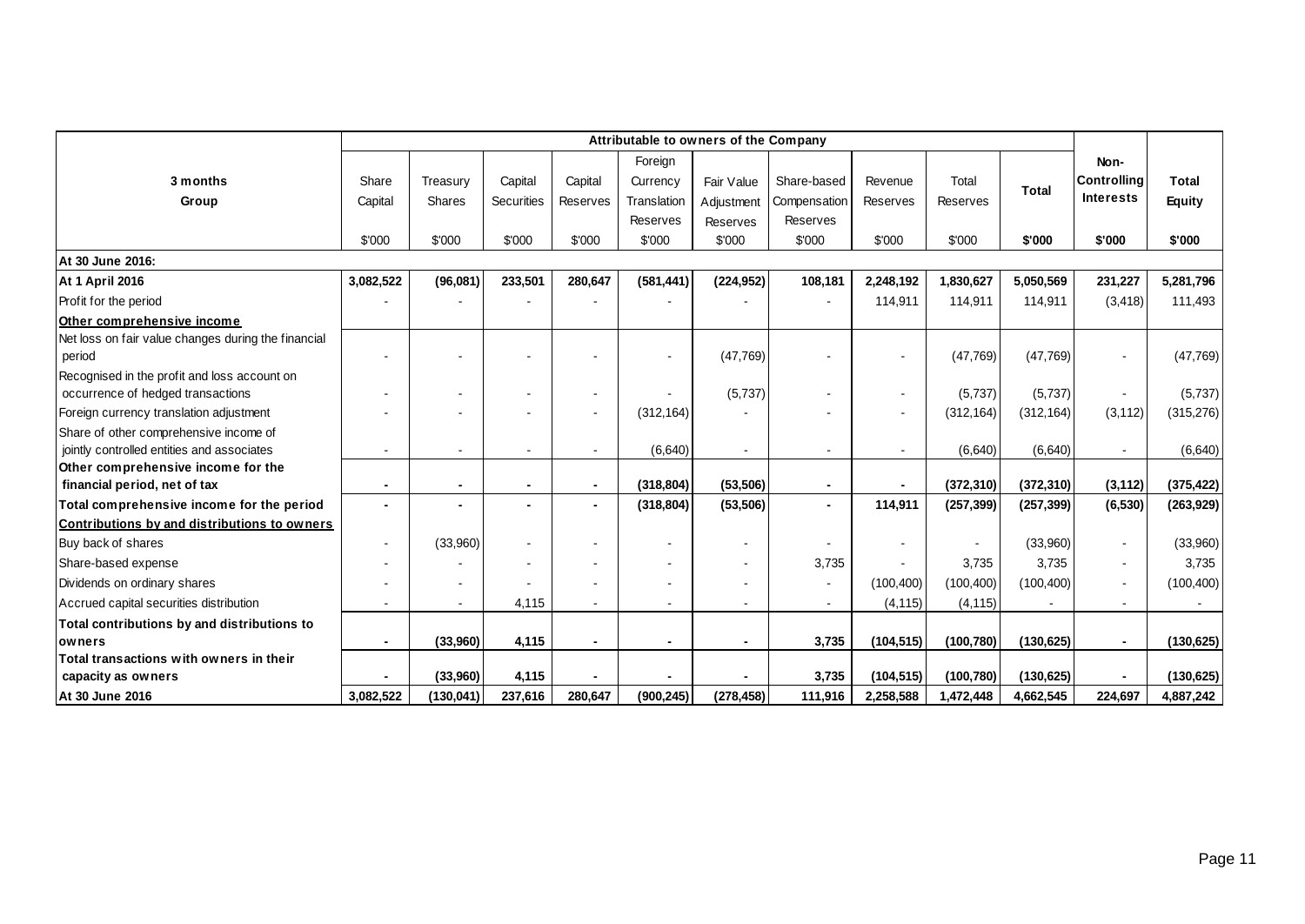|                                                       | Attributable to owners of the Company |            |                |                          |                          |                          |                |                |           |              |
|-------------------------------------------------------|---------------------------------------|------------|----------------|--------------------------|--------------------------|--------------------------|----------------|----------------|-----------|--------------|
|                                                       |                                       |            |                |                          | Foreign                  |                          |                |                |           |              |
| 3 months                                              | Share                                 | Treasury   | Capital        | Capital                  | Currency                 | Fair Value               | Share-based    | Revenue        | Total     | <b>Total</b> |
| <b>Company</b>                                        | Capital                               | Shares     | Securities     | Reserves                 | Translation              | Adjustment               | Compensation   | Reserves       | Reserves  | Equity       |
|                                                       |                                       |            |                |                          | Reserves                 | Reserves                 | Reserves       |                |           |              |
|                                                       | \$'000                                | \$'000     | \$'000         | \$'000                   | \$'000                   | \$'000                   | \$'000         | \$'000         | \$'000    | \$'000       |
| At 30 June 2017:                                      |                                       |            |                |                          |                          |                          |                |                |           |              |
| <b>At 1 April 2017</b>                                | 3,089,370                             | (190, 465) | 916,554        | 140,486                  | 125,678                  | (282, 584)               | 123,197        | 1,092,397      | 1,199,174 | 5,014,633    |
| Profit for the period                                 |                                       |            |                |                          |                          |                          |                | 487,518        | 487,518   | 487,518      |
| Other comprehensive income                            |                                       |            |                |                          |                          |                          |                |                |           |              |
| Net gain on fair value changes during the financial   |                                       |            |                |                          |                          |                          |                |                |           |              |
| period                                                |                                       |            |                |                          |                          | 98,010                   |                |                | 98,010    | 98,010       |
| Recognised in the profit and loss account on          |                                       |            |                |                          |                          |                          |                |                |           |              |
| occurrence of hedged transactions                     |                                       |            |                | $\sim$                   |                          | (55, 631)                |                | $\sim$         | (55, 631) | (55, 631)    |
| Foreign currency translation adjustment               |                                       |            |                | $\overline{\phantom{a}}$ | (77, 514)                |                          |                |                | (77, 514) | (77, 514)    |
| Other comprehensive income for the                    |                                       |            |                |                          |                          |                          |                |                |           |              |
| financial period, net of tax                          | $\blacksquare$                        |            | $\blacksquare$ | $\blacksquare$           | (77, 514)                | 42,379                   | $\sim$         | $\overline{a}$ | (35, 135) | (35, 135)    |
| Total comprehensive income for the period             |                                       |            |                |                          | (77, 514)                | 42,379                   | $\blacksquare$ | 487,518        | 452,383   | 452,383      |
| Contributions by and distributions to owners          |                                       |            |                |                          |                          |                          |                |                |           |              |
| Buy back of shares                                    |                                       |            |                | $\sim$                   |                          | $\blacksquare$           |                |                |           |              |
| Issue of treasury shares for restricted share aw ards | $\sim$                                | 2,624      |                | $\overline{\phantom{a}}$ | $\overline{\phantom{a}}$ | ٠                        | (2,624)        |                | (2,624)   |              |
| Issue of shares on exercise of warrants               | 3,551                                 |            |                |                          |                          | $\overline{\phantom{0}}$ |                |                |           | 3,551        |
| Share-based expense                                   |                                       |            |                |                          |                          | $\blacksquare$           | 5,507          |                | 5,507     | 5,507        |
| Dividends on ordinary shares                          |                                       |            |                |                          |                          | $\overline{a}$           |                | (82, 659)      | (82, 659) | (82, 659)    |
| Accrued capital securities distribution               |                                       |            | 13,528         | $\sim$                   |                          | ÷.                       | $\sim$         | (13, 528)      | (13,528)  |              |
| Total contributions by and distributions to           |                                       |            |                |                          |                          |                          |                |                |           |              |
| owners                                                | 3,551                                 | 2,624      | 13,528         | $\blacksquare$           | $\overline{\phantom{0}}$ | $\overline{\phantom{0}}$ | 2,883          | (96, 187)      | (93, 304) | (73, 601)    |
| Total transactions with owners in their               |                                       |            |                |                          |                          |                          |                |                |           |              |
| capacity as owners                                    | 3,551                                 | 2,624      | 13,528         |                          |                          |                          | 2,883          | (96, 187)      | (93, 304) | (73, 601)    |
| At 30 June 2017:                                      | 3,092,921                             | (187, 841) | 930,082        | 140,486                  | 48,164                   | (240, 205)               | 126,080        | 1,483,728      | 1,558,253 | 5,393,415    |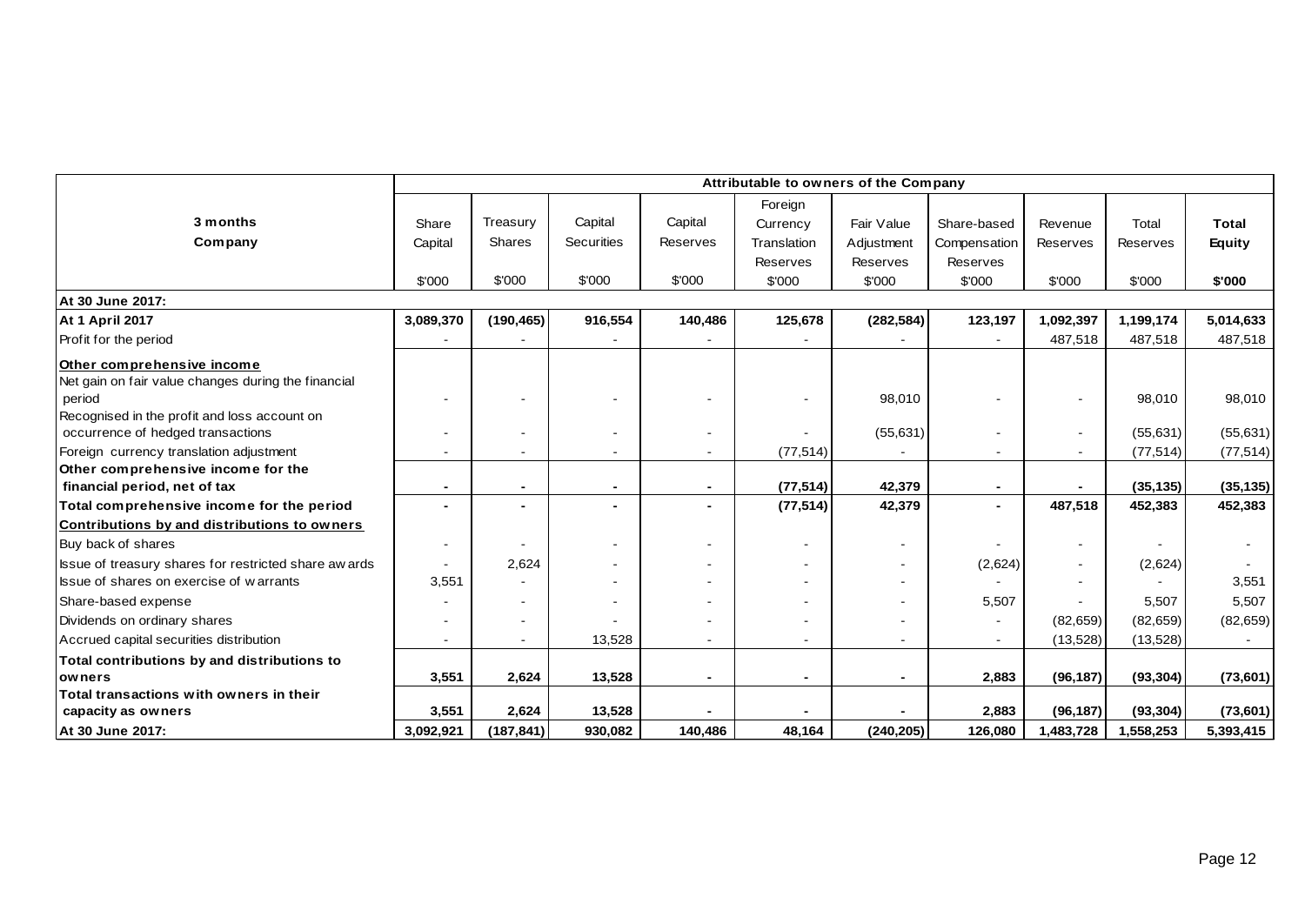|                                                     | Attributable to owners of the Company |               |                   |          |                |            |                |                          |            |               |
|-----------------------------------------------------|---------------------------------------|---------------|-------------------|----------|----------------|------------|----------------|--------------------------|------------|---------------|
|                                                     |                                       |               |                   |          | Foreign        |            |                |                          |            |               |
| 3 months                                            | Share                                 | Treasury      | Capital           | Capital  | Currency       | Fair Value | Share-based    | Revenue                  | Total      | <b>Total</b>  |
| Company                                             | Capital                               | <b>Shares</b> | <b>Securities</b> | Reserves | Translation    | Adjustment | Compensation   | Reserves                 | Reserves   | <b>Equity</b> |
|                                                     |                                       |               |                   |          | Reserves       | Reserves   | Reserves       |                          |            |               |
|                                                     | \$'000                                | \$'000        | \$'000            | \$'000   | \$'000         | \$'000     | \$'000         | \$'000                   | \$'000     | \$'000        |
| At 30 June 2016:                                    |                                       |               |                   |          |                |            |                |                          |            |               |
| <b>At 1 April 2016</b>                              | 3,082,522                             | (96,081)      | 233,501           | 140,486  | (51, 019)      | (224, 947) | 108,181        | 1,438,112                | 1,410,813  | 4,630,755     |
| Profit for the period                               |                                       |               |                   |          |                |            |                | (75, 503)                | (75, 503)  | (75, 503)     |
| Other comprehensive income                          |                                       |               |                   |          |                |            |                |                          |            |               |
| Net loss on fair value changes during the financial |                                       |               |                   |          |                |            |                |                          |            |               |
| period                                              |                                       |               |                   |          |                | (47, 771)  |                | $\overline{\phantom{a}}$ | (47, 771)  | (47, 771)     |
| Recognised in the profit and loss account on        |                                       |               |                   |          |                |            |                |                          |            |               |
| occurrence of hedged transactions                   |                                       |               |                   |          |                | (5,737)    |                | $\overline{\phantom{a}}$ | (5,737)    | (5,737)       |
| Foreign currency translation adjustment             |                                       |               |                   |          | 4,137          |            |                | $\overline{\phantom{0}}$ | 4,137      | 4,137         |
| Other comprehensive income for the                  |                                       |               |                   |          |                |            |                |                          |            |               |
| financial period, net of tax                        |                                       |               |                   |          | 4,137          | (53, 508)  |                | $\blacksquare$           | (49, 371)  | (49, 371)     |
| Total comprehensive income for the period           |                                       |               |                   |          | 4,137          | (53, 508)  |                | (75, 503)                | (124, 874) | (124, 874)    |
| Contributions by and distributions to owners        |                                       |               |                   |          |                |            |                |                          |            |               |
| Buy back of shares                                  |                                       | (33,960)      |                   |          |                |            |                |                          |            | (33,960)      |
| Share-based expense                                 |                                       |               |                   |          |                |            | 3,735          |                          | 3,735      | 3,735         |
| Dividends on ordinary shares                        |                                       |               |                   |          |                |            |                | (100, 400)               | (100, 400) | (100, 400)    |
| Accrued capital securities distribution             |                                       |               | 4,115             |          |                |            | $\blacksquare$ | (4, 115)                 | (4, 115)   |               |
| Total contributions by and distributions to         |                                       |               |                   |          |                |            |                |                          |            |               |
| owners                                              |                                       | (33,960)      | 4,115             |          | $\blacksquare$ |            | 3,735          | (104, 515)               | (100, 780) | (130, 625)    |
| Total transactions with owners in their             |                                       |               |                   |          |                |            |                |                          |            |               |
| capacity as owners                                  |                                       | (33,960)      | 4,115             |          |                |            | 3,735          | (104, 515)               | (100, 780) | (130, 625)    |
| At 30 June 2016                                     | 3,082,522                             | (130,041)     | 237,616           | 140,486  | (46, 882)      | (278, 455) | 111,916        | 1,258,094                | 1,185,159  | 4,375,256     |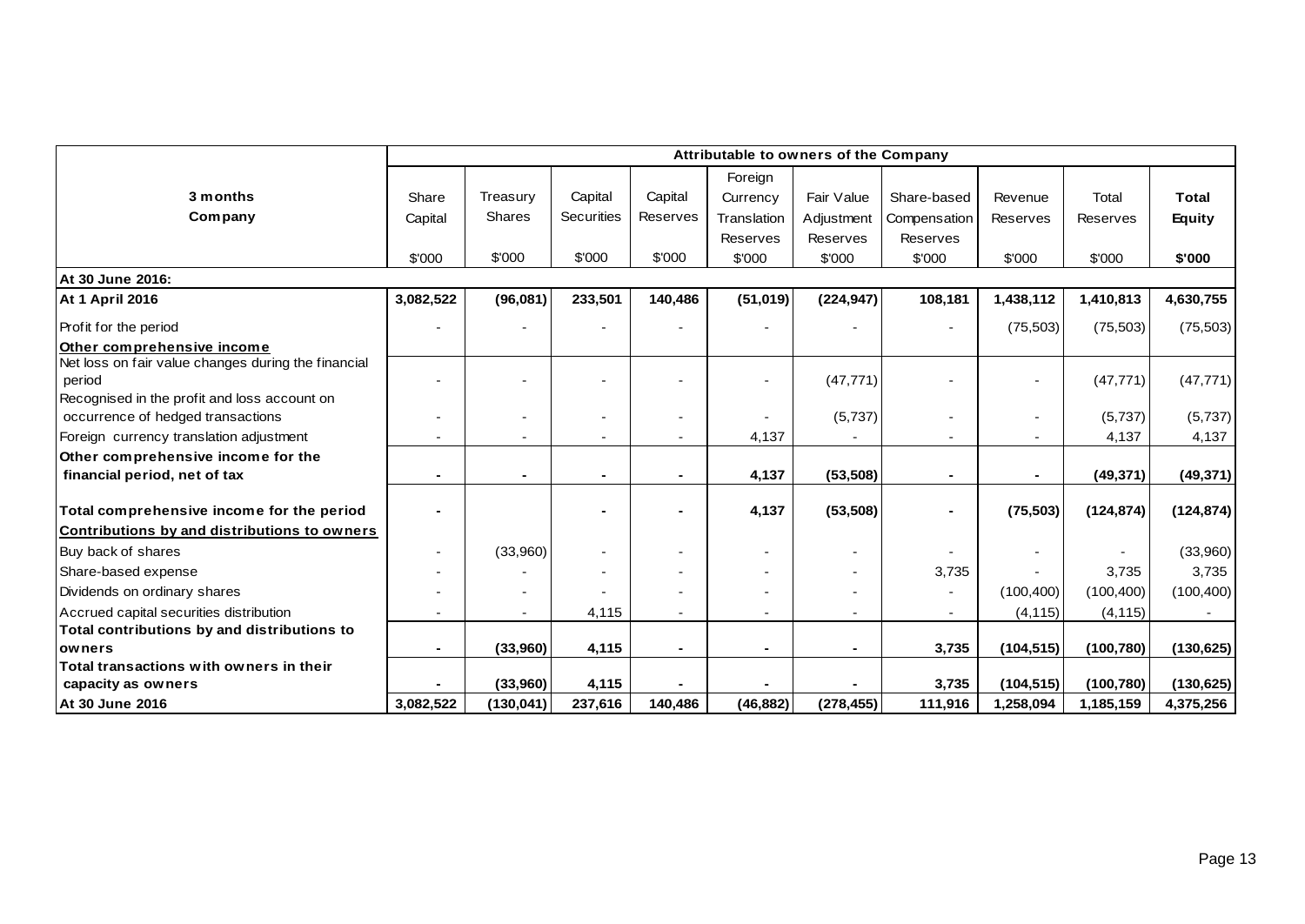1(d)(ii) Details of any changes in the Company's share capital arising from rights issue, bonus issue, share buy-backs, exercise of share options or warrants, conversion of other issues of equity securities, issue of shares for cash or as consideration for acquisition or for any other purpose since the end of the previous period reported on. State also the number of shares that may be issued on conversion of all the outstanding convertibles, as well as the number of shares held as treasury shares, if any, against the total number of issued shares excluding treasury shares of the issuer, as at the end of the current financial period reported on and as at the end of the corresponding period of the immediately preceding financial year.

|                                              | 30 Jun 17   | 31 Dec 16   |
|----------------------------------------------|-------------|-------------|
| <b>Shares to be issued upon exercise of:</b> |             |             |
| Warrants                                     | 432,022,110 | 428,934,252 |
| Share options                                | 72,017,000  | 72,742,000  |
| <b>Share Grant Plan*</b>                     | 39,371,846  | 27,637,500  |
| <b>Total no. of shares</b>                   | 543,410,956 | 529,313,752 |

\**Share Grant Plan:* The above grant of shares includes 22,214,500 and 9,751,173 shares which will be governed by the terms and conditions of the plan, including the achievement of pre-determined targets during the three year performance period. The number of shares delivered pursuant to the award granted will range from 0% to 192.5% and 0% to 200.0% respectively, of the base award.

1(d)(iii) To show the total number of issued shares excluding treasury shares as at the end of the current financial period and as at the end of the immediately preceding year.

|                                                         | 30 Jun 17      | 31 Dec 16       |
|---------------------------------------------------------|----------------|-----------------|
| Issued, fully paid share capital :                      |                |                 |
| Balance no. of shares as at the beginning of period     | 2,829,036,837  | 2,825,645,142   |
| Issue of Shares for cash                                |                |                 |
| Issue of Shares on exercise of warrants                 | 3,110,852      | 3,221,695       |
| Issue of Shares on exercise of share options            | 80,000         | 170,000         |
| Total no. of shares outstanding as at the end of period | 2,832,227,689  | 2,829,036,837   |
| Total no. of shares held as treasury shares             | (99, 843, 600) | (101, 165, 100) |
| Total no. of shares outstanding as at the end of period | 2,732,384,089  | 2,727,871,737   |
| net of treasury shares                                  |                |                 |

1(d)(iv) A statement showing all sales, transfers, disposal, cancellation and/or use of treasury shares as at the end of the current financial period reported on.

The Company released 1,321,500 restricted share awards by the issuance of shares through the use of treasury shares during the current financial period.

2. Whether the figures have been audited or reviewed and in accordance with which auditing standard or practice.

The financial statements presented above have not been audited or reviewed.

3. Where the figures have been audited or reviewed, the auditors' report (including any qualifications or emphasis of a matter).

N. A.

4. Whether the same accounting policies and methods of computation as in the issuer's most recently audited annual financial statements have been applied.

The adoption of the new and revised accounting standards that became applicable from 1 January 2017 did not result in substantial changes to the Group accounting policies, which are consistent with those used in the audited financial statements as at 31 December 2016.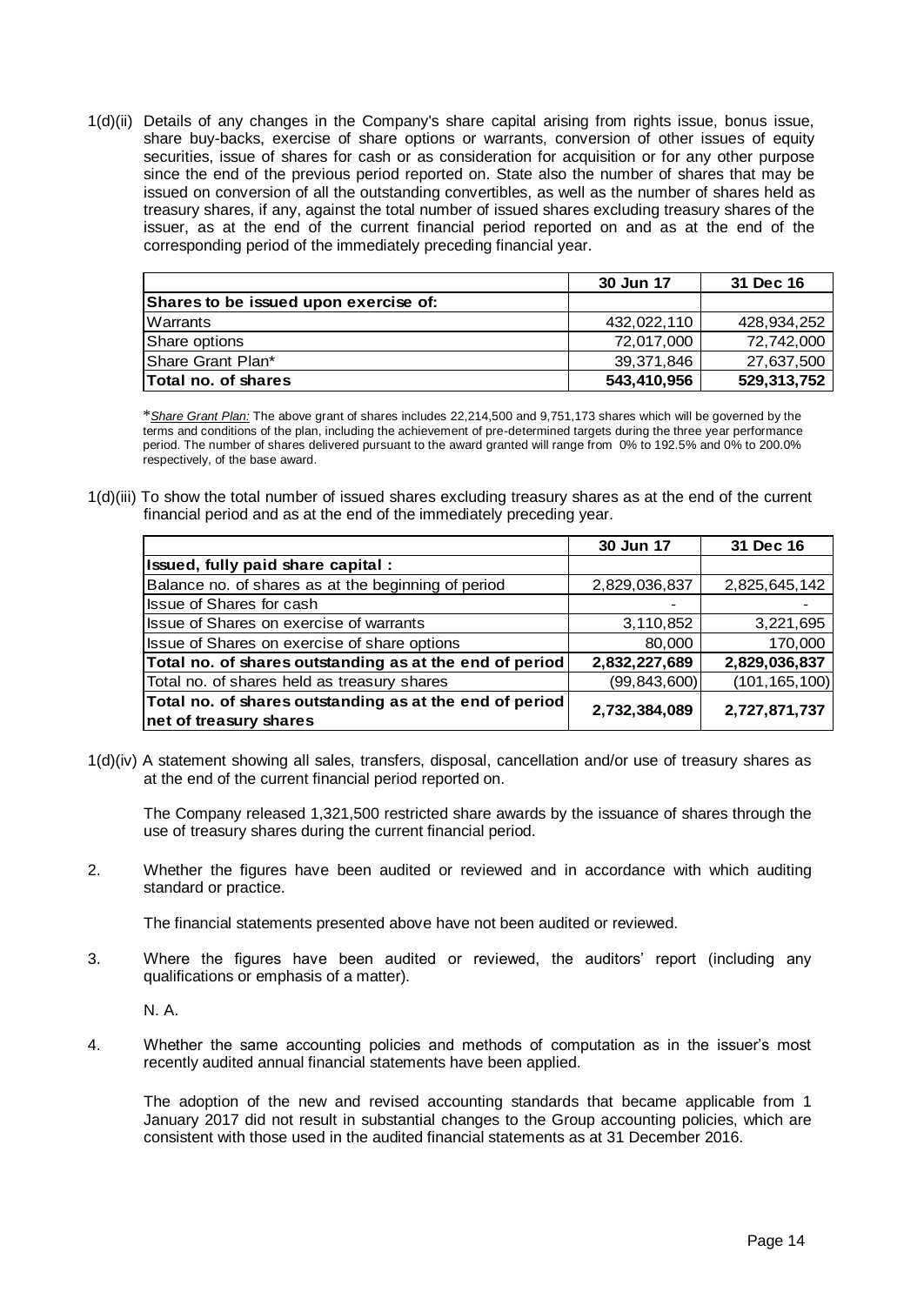5. If there are any changes in the accounting policies and methods of computation, including any required by an accounting standard, what has changed, as well as the reasons for, and the effect of, the changes.

The Group has applied the same accounting policies and methods of computation in the preparation of the financial statements for the current reporting period compared with the audited financial statements as at 31 December 2016.

6. Earnings per ordinary share of the Group for the current financial period reported and for the corresponding period of the immediately preceding financial year, after deducting any provision for preference dividends.

#### **Reported earnings per ordinary share**

|                                                                          | Group                 |               |                       |               |  |  |  |
|--------------------------------------------------------------------------|-----------------------|---------------|-----------------------|---------------|--|--|--|
| <b>Reported EPS</b>                                                      | <b>6 Months Ended</b> |               | <b>3 Months Ended</b> |               |  |  |  |
|                                                                          | 30-Jun-17             | 30-Jun-16     | 30-Jun-17             | 30-Jun-16     |  |  |  |
| (a) Based on weighted average no. of<br>shares (cents/share)             | 9.70                  | 7.95          | 4.91                  | 4.00          |  |  |  |
| (b) Based on fully diluted basis (cents/share)                           | 9.29                  | 7.81          | 4.70                  | 3.93          |  |  |  |
| Weighted average no. of shares applicable<br>to basic earnings per share | 2,729,612,273         | 2,771,287,611 | 2,731,006,985         | 2,769,123,747 |  |  |  |
| Weighted average no. of shares based on<br>fully diluted basis           | 2,852,636,733         | 2,820,996,755 | 2,855,795,842         | 2,820,874,544 |  |  |  |

- 7. Net asset value (for the Issuer and Group) per ordinary share based on the total number of issued shares of the issuer at the end of the:
	- (a) current financial period reported on; and
	- (b) immediately preceding financial year.

|                                                                                                      |           | Group     | Company   |           |  |
|------------------------------------------------------------------------------------------------------|-----------|-----------|-----------|-----------|--|
|                                                                                                      | As at     | As at     | As at     | As at     |  |
| (In cents per share)                                                                                 | 30-Jun-17 | 31 Dec 16 | 30-Jun-17 | 31 Dec 16 |  |
| Net asset value (NAV) per ordinary share<br>based on issued share capital as at end of<br>the period | 198.30    | 190.82    | 190.43    | 177.90    |  |

- 8. A review of the performance of the Group, to the extent necessary for a reasonable understanding of the Group's business. It must include a discussion of the following:
	- (a) any significant factors that affected the turnover, costs, and earnings of the Group for the current financial period reported on, including (where applicable) seasonal or cyclical factors; and
	- (b) any material factors that affected the cash flow, working capital, assets or liabilities of the Group during the current financial period reported on.

Please refer to the Management Discussion and Analysis ("MDA"), lodged on SGXNET along with the Financial Results statement, for a review of financial and operational performance.

9. Where a forecast, or a prospect statement, has been previously disclosed to shareholders, any variance between it and the actual results.

There was no forecast made by the Company.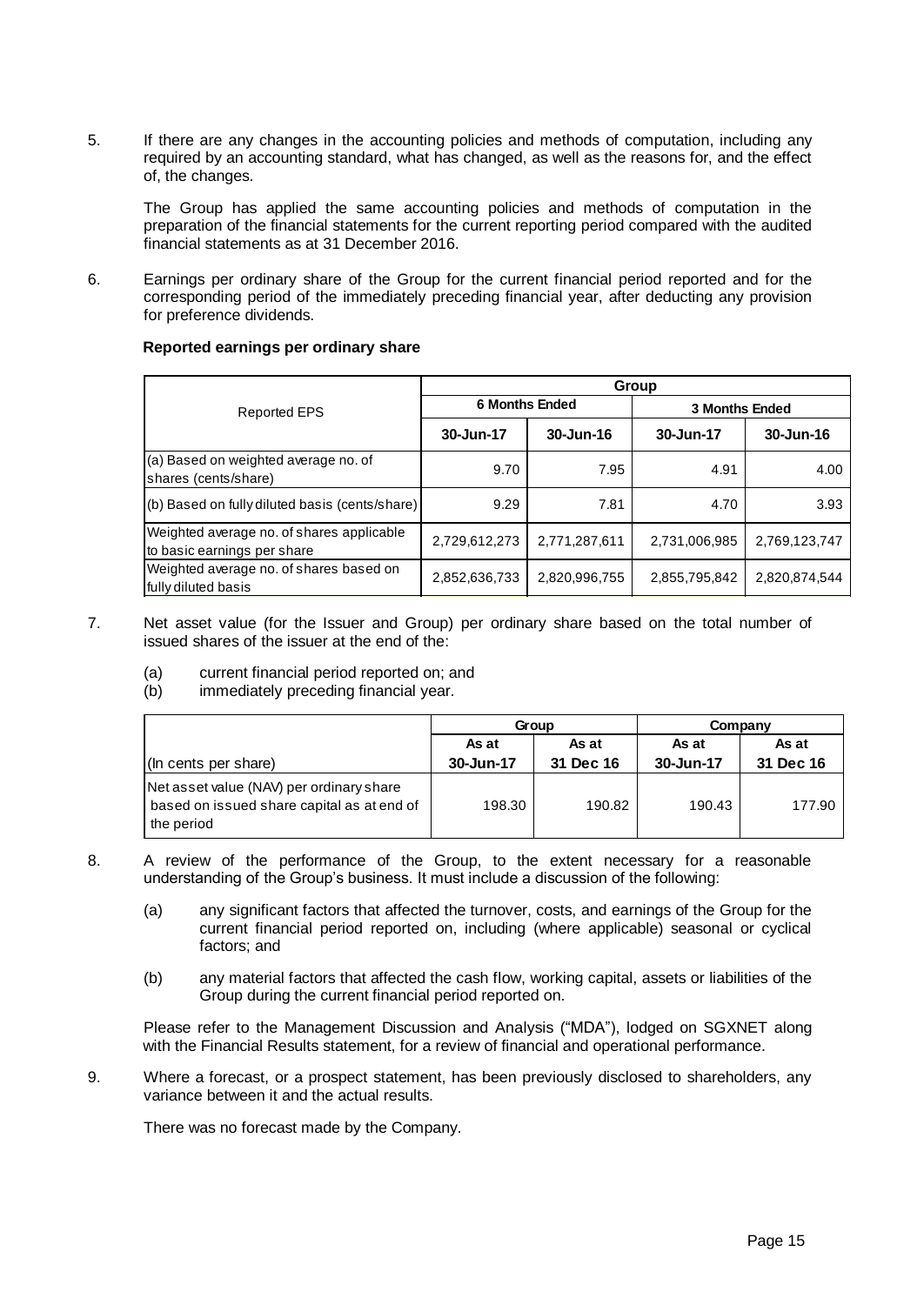10. A commentary at the date of the announcement of the significant trends and competitive conditions of the industry in which the Group operates and any known factors or events that may affect the Group in the next reporting period and the next 12 months.

Please refer to the MDA for a review of financial and operational performance.

- 11. Dividend
	- (a) Current Financial Period Reported on 30 June 2017.

Any dividend recommended for the current financial period reported on?

The Board has declared a one-tier tax exempt interim dividend of 3.5 cents per ordinary share for the current financial year.

(b) Corresponding Period of the immediately preceding Financial Year.

Any dividend declared for the corresponding period of the immediately preceding financial year?

The Board had declared a one-tier tax exempt interim dividend of 3.0 cents per ordinary share for the period ended 30 June 2016.

(c) Whether the dividend is before tax, net of tax or tax exempt. If before tax or net of tax, state the tax rate and the country where the dividend is derived. (If the dividend is not taxable in the hands of shareholders, this must be stated).

N.A.

(d) Date Payable

11 September 2017

(e) Books closure date

Notice is hereby given that the Share Transfer Books and Register of Members of OLAM INTERNATIONAL LIMITED (the "Company") will be closed at **5:00 pm on 4 September 2017** for the purpose of determining Shareholders' entitlements to the interim dividend.

Duly completed registrable transfers received by the Company's Share Registrar, Boardroom Corporate & Advisory Services (Pte) Ltd, 50 Raffles Place, #32-01 Singapore Land Tower, Singapore 048623 **up to 5:00 pm on 4 September 2017** will be registered to determine shareholders' entitlements to the said dividend. Members whose Securities Accounts with The Central Depository Pte. Ltd. are credited with shares **at 5:00 pm on 4 September 2017** will be entitled to the proposed dividend.

12. If no dividend has been declared/recommended, a statement to that effect.

N.A.

13. If the Group has obtained a general mandate from shareholders for IPTs, the aggregate value of such transactions as required under Rule  $920(1)(a)(ii)$ . If no IPT mandate has been obtained, a statement to that effect.

The Company has not obtained a general mandate from shareholders for Interested Person Transactions.

14. Confirmation of directors and executive officers' undertakings pursuant Listing Rule 720(1).

The Company has procured undertakings from all its directors and executive officers in compliance with Listing Rule 720(1).